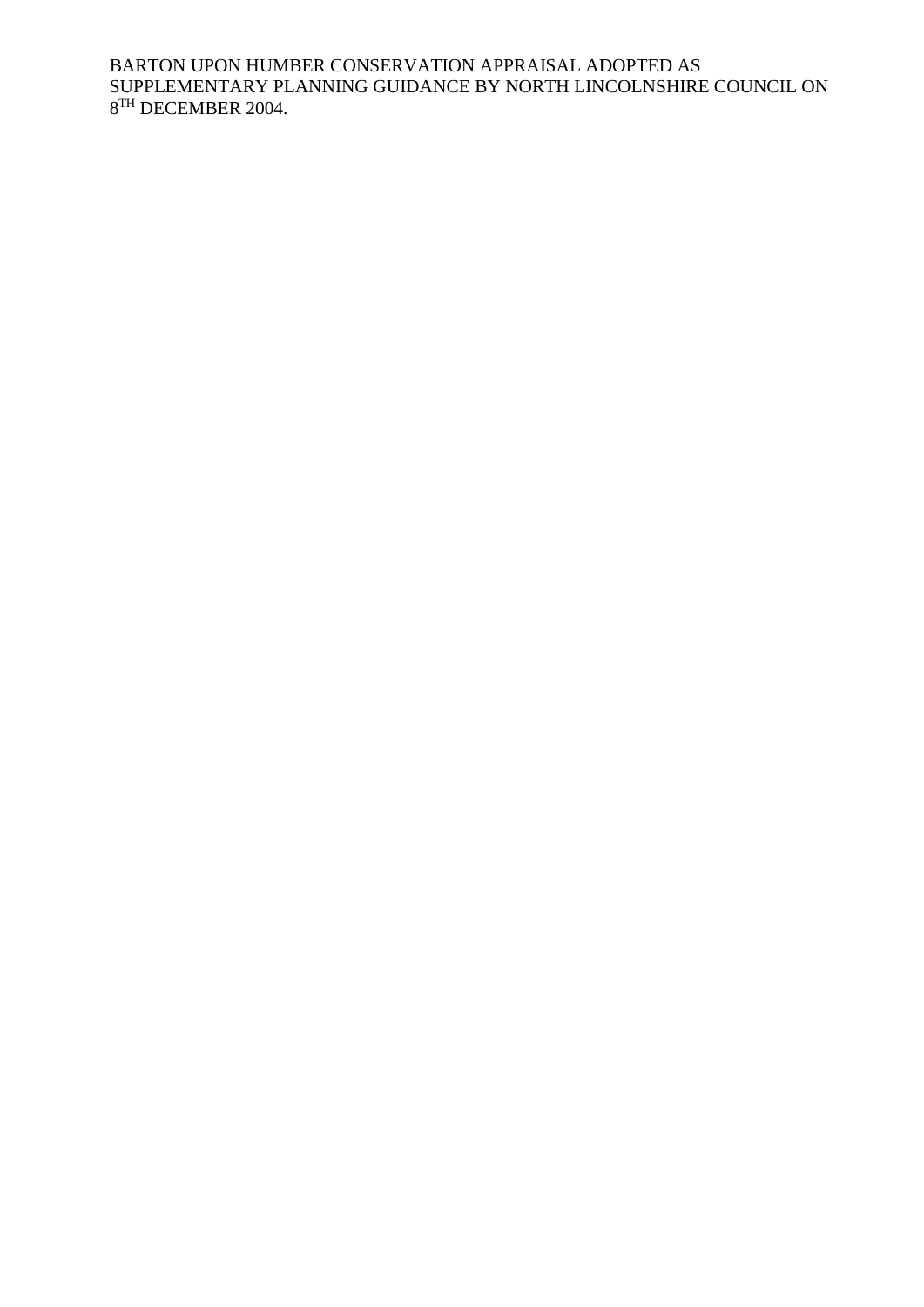# **BARTON-UPON-HUMBER CONSERVATION AREA**

## **Contents**

- 1 Introduction
- 2 Legislative background
- 3 Location and landscape setting
	- 3.1 Location and population
	- 3.2 Landscape setting
	- 3.3 Geology and building materials
- 4 History and development
	- 4.1 History
	- 4.2 Archaeology
	- 4.3 Effect of historical development of plan form of Barton
- 5 Character of the Barton Conservation Area
	- 5.1 General description
	- 5.2 Relationship to setting and views
	- 5.3 Activity/uses
	- 5.4 Open spaces/trees
	- 5.5 Buildings and architectural styles
	- 5.6 Shopfronts
	- 5.7 Building materials
	- 5.8 Listed buildings
	- 5.9 Buildings of Townscape Merit
	- 5.10 Public realm audit
- 6 Area Analysis
	- 6.1 Introduction
	- 6.2 Area 1: Baysgarth house and park
	- 6.3 Area 2: St. Peter's and St. Mary's Churches and Whitecross Street
	- 6.4 Area 3: The Commercial Core: Market Place, George Street, Holydyke and **High Street**
	- 6.5 Area 4: 19th century expansion: Marsh Lane and Queens Avenue
	- 6.6 Area 5: Fleetgate and Newport Street
	- 6.7 Area 6: Later suburbs: Westfield Road and West Acridge
- 7 Problems and pressures
	- 7.1 General introduction
	- 7.2 Buildings or structures which have a negative or neutral impact on the Barton Conservation Area
	- 7.3 Buildings-at-Risk
	- 7.4 Sites which have a negative impact on the Barton Conservation Area
	- 7.5 New development within the Barton Conservation Area
	- 7.6 Alterations to existing historic buildings
	- 7.7 Shopfronts
	- 7.8 Trees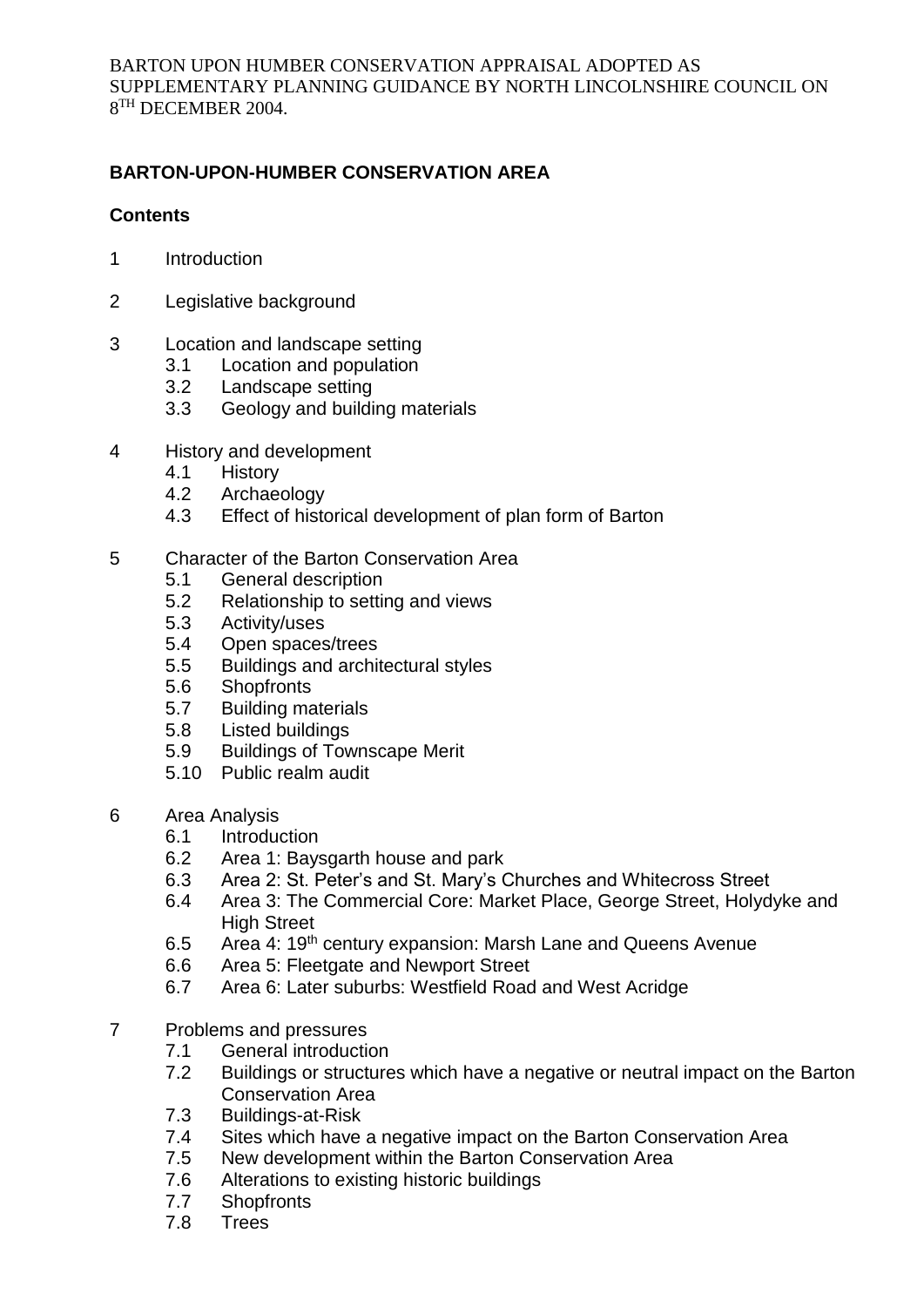#### 7.9 Summary

#### 8 Recommendations

- 8.1 General
- 8.2 Buildings-at-Risk survey
- 8.3 Development control including Article 4 Directions
- 8.4 Barton Conservation Area boundary review<br>8.5 Potential for grant aid
- Potential for grant aid
- 8.6 Street improvements
- 8.7 Street lighting and telephone cables
- 8.8 Listing resurvey

Useful names and addresses Bibliography

#### **Maps:**

Map showing the conservation area boundary; Listed Buildings; Buildings of Townscape Merit and other features of the conservation area.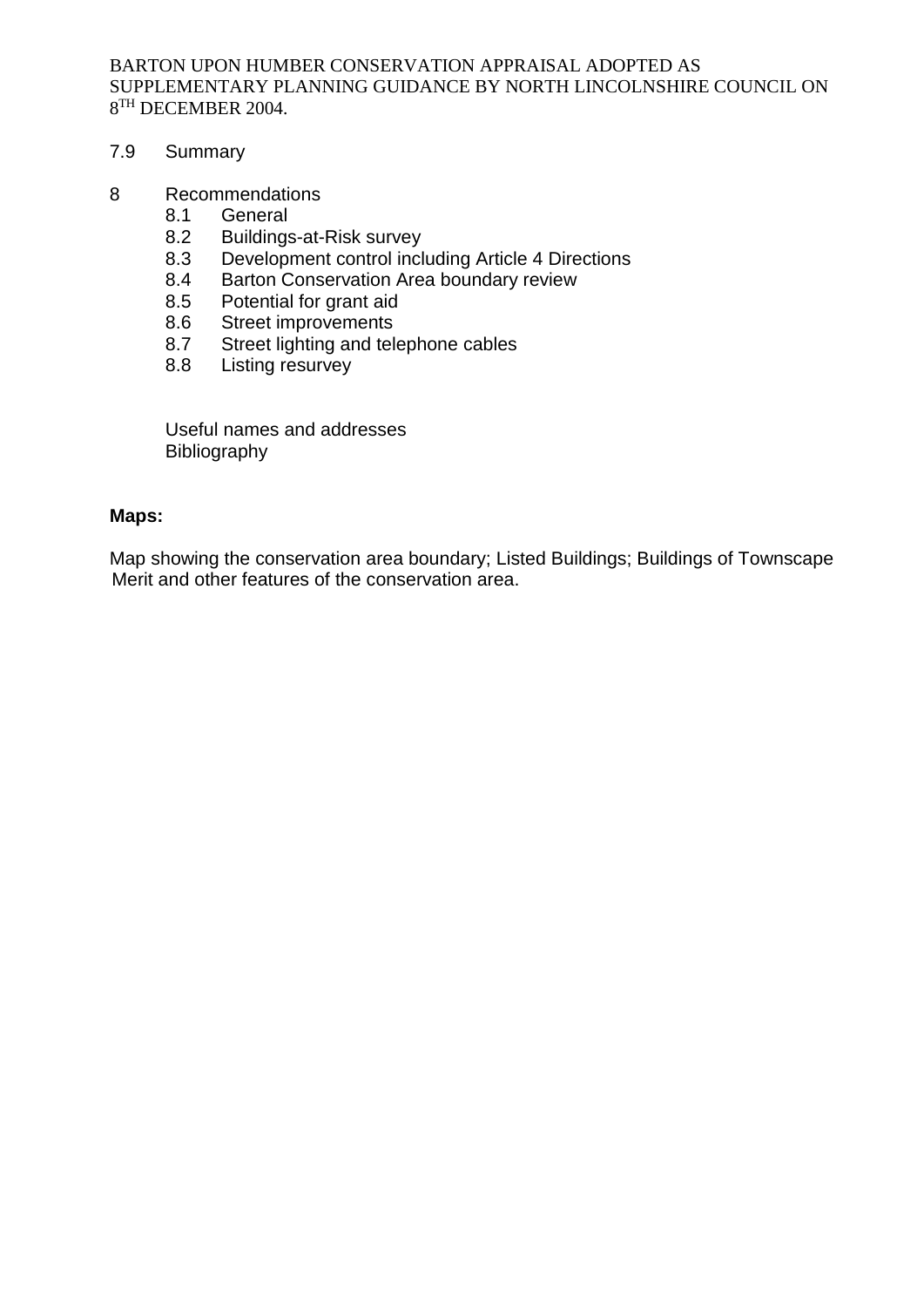## **1 INTRODUCTION**

Barton is an early settlement with evidence for both Roman and Anglo-Saxon occupation. The small former market town is unusual in that it boasts two substantial churches, located close together. The earliest, St. Peter's, contains 9<sup>th</sup> and 10<sup>th</sup> century fabric and is now in the guardianship of English Heritage. Once an important medieval port, Barton's buildings date primarily to the  $18<sup>th</sup>$  and  $19<sup>th</sup>$  century but there are good examples of earlier, timberframed houses, including the former manor house, Tyrrwhitt Hall.

Of note is the medieval street pattern, the historic street names (Holydyke, Priestgate, Burgate, Soutergate, Fleetgate) and the dispersed nature of the town centre. The town has two principal streets- Fleetgate and High Street – and a further group of commercial buildings around the Market Place. Included within the conservation area is Baysgarth House and surrounding parkland, dating to the mid-18<sup>th</sup> century and now housing the local museum.

The town owes its early wealth to its location on the River Humber and in the early medieval period it was the largest and most important settlement in North Lincolnshire. It also served a rich agricultural hinterland which protected it from economic decline after Hull was founded by Edward 1<sup>st</sup>, soon becoming the more prestigious port. This role has lessened since the 19<sup>th</sup> century, and today, there is no street market (although the Market Place remains) although there is a good range of smaller local shops. However, the spread-out nature of the town centre, and the proximity of Hull (now the Humber Bridge provides such easy access) and Scunthorpe, means that these shops sometimes struggle to survive.

This appraisal will assess the special interest, both architectural and historical, of Barton. The history of the town, and its present appearance and character will be described, its problems analysed, and a number of recommendations put forward which will be considered by North Lincolnshire Council for implementation after full public consultation.

This appraisal together with a sister document containing planning guidance (see Crowle Conservation Area SPG), have been adopted by North Lincolnshire Council as Supplementary Planning Guidance, and they will therefore be a material consideration when determining applications for development, defending appeals or proposing works for the preservation or enhancement of the area. Both documents will therefore be a useful source of information for owners, agents, applicants and members of the public who live or work in Barton.

## **2 LEGISLATIVE BACKGROUND**

The conservation area was designated by the former Glanford Borough Council in 1972 and extended in 1982. It covers the historic town centre (Market Place to Fleetgate), Baysgarth house and park, and some early  $20<sup>th</sup>$  century housing, but excludes the more recent residential developments on the peripheries. This appraisal includes a proposal to alter the conservation area boundaries by deleting a small area of early  $20<sup>th</sup>$  century housing in West Acridge, and the addition of several smaller residential areas around the western edges.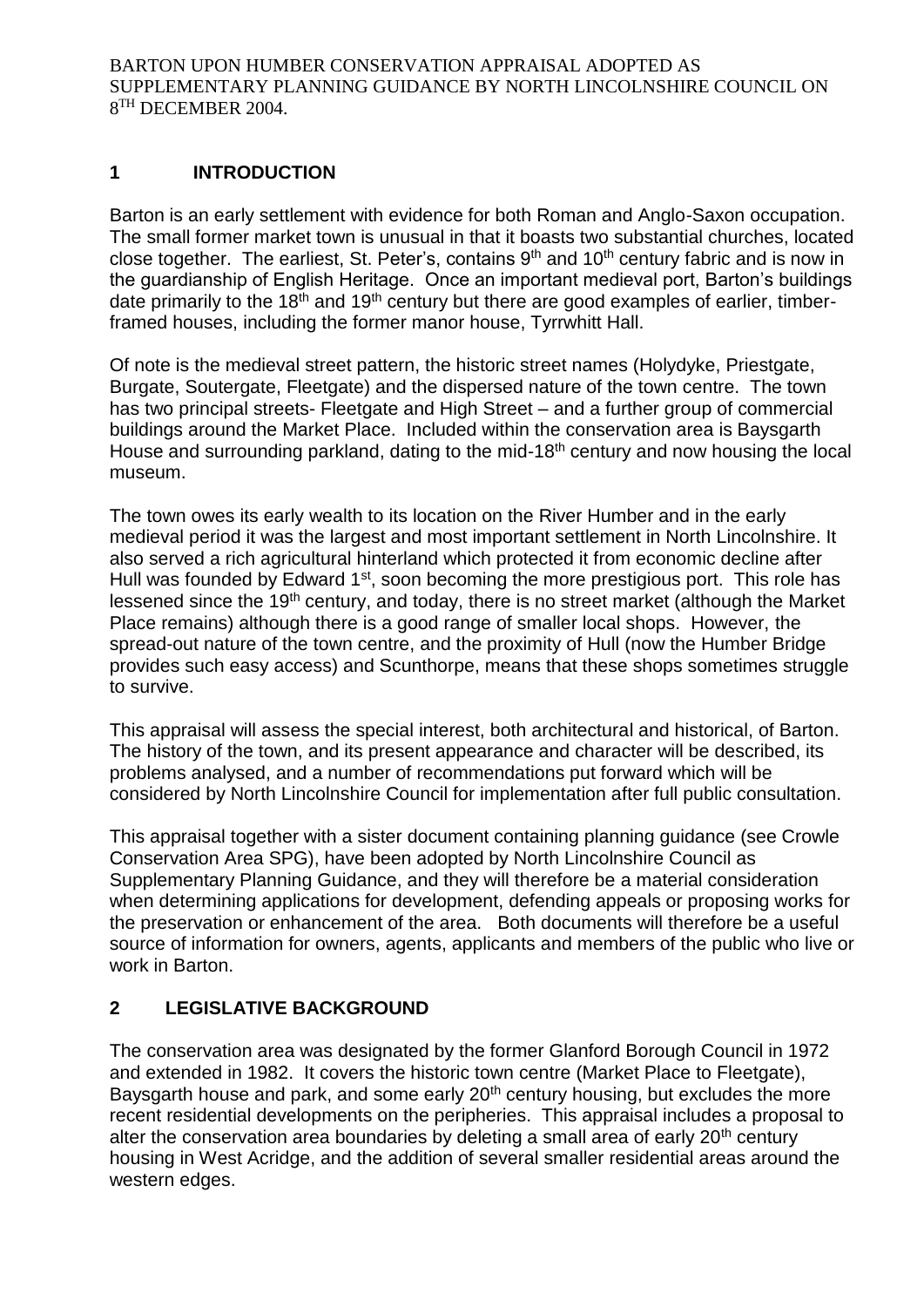A conservation area is *an area of special architectural or historic interest the character or appearance of which it is desirable to preserve or enhance* (Section 69 of the Planning (Listed Buildings and Conservation Areas) Act 1990). The Council is obliged by Section 71 of the same Act *to formulate and publish proposals for the preservation and enhancement of any parts of their area, which are conservation areas*, and this appraisal fulfils this statutory duty.

In making decisions on future development within a conservation area, the Council must *pay attention to the desirability of preserving or enhancing the character or appearance of the area* (Section 72 of the Act). This should ensure that harmful change is not allowed, and that new development is of the highest quality.

However, some changes, normally not requiring planning permission (known as permitted development rights) can continue to erode the special interest of the conservation area. These rights, which affect family houses, can be controlled by the serving of an Article 4 Direction, which enables the Council to require a planning application for minor alterations such as replacement windows and doors. Such a Direction already covers unlisted family houses included in the original conservation area in Barton, these buildings being principally situated in the town centre. This appraisal therefore includes a recommendation for a review of the existing Article 4 Direction, and its extension to cover all unlisted family houses in the existing and proposed Barton Conservation Area.

Government policy is set out in Planning Policy Guidance Note No.15 (PPG15 – Planning and the Historic Environment). On demolition, this states, '*The general presumption should be in favour of retaining buildings which make a positive contribution to the character or appearance of a conservation area*.' This appraisal identifies the buildings that make a positive contribution as Buildings of Townscape Merit on the Townscape Analysis map at Figure 1.

# **3 LOCATION AND LANDSCAPE SETTING.**

## **3.1 Location and population.**

Barton is situated on the south side of the River Humber estuary, and connected to it by a number of short streams. Originally with a small port at Barton Haven, the town is now somewhat isolated from the water and on either side lie flat, marshy land and long, muddy beaches. Below lies a clay suitable for brickmaking and the former brickworks with associated clay pits are located just outside the town. Dramatically positioned above the town is the Humber Bridge, connecting North Lincolnshire to Hull and beyond. The population of Barton is now about 9,400.

## **3.2 Landscape setting.**

Barton is positioned on the northern edge of the Lincolnshire Wolds, where they drop down to the Humber Estuary. To the south, the gently undulating plateaux associated with the Wolds, and to the west (Ferriby Hill), a steep scarp slope leads down to the valley of the River Ancholme at South Ferriby. Until a sluice was constructed at South Ferriby in the early 17<sup>th</sup> century the Ancholme was a tidal inlet of the Humber. Re-cut along almost its entire length to form a dyke, the Ancholme now runs from the Humber estuary to Bishopbridge.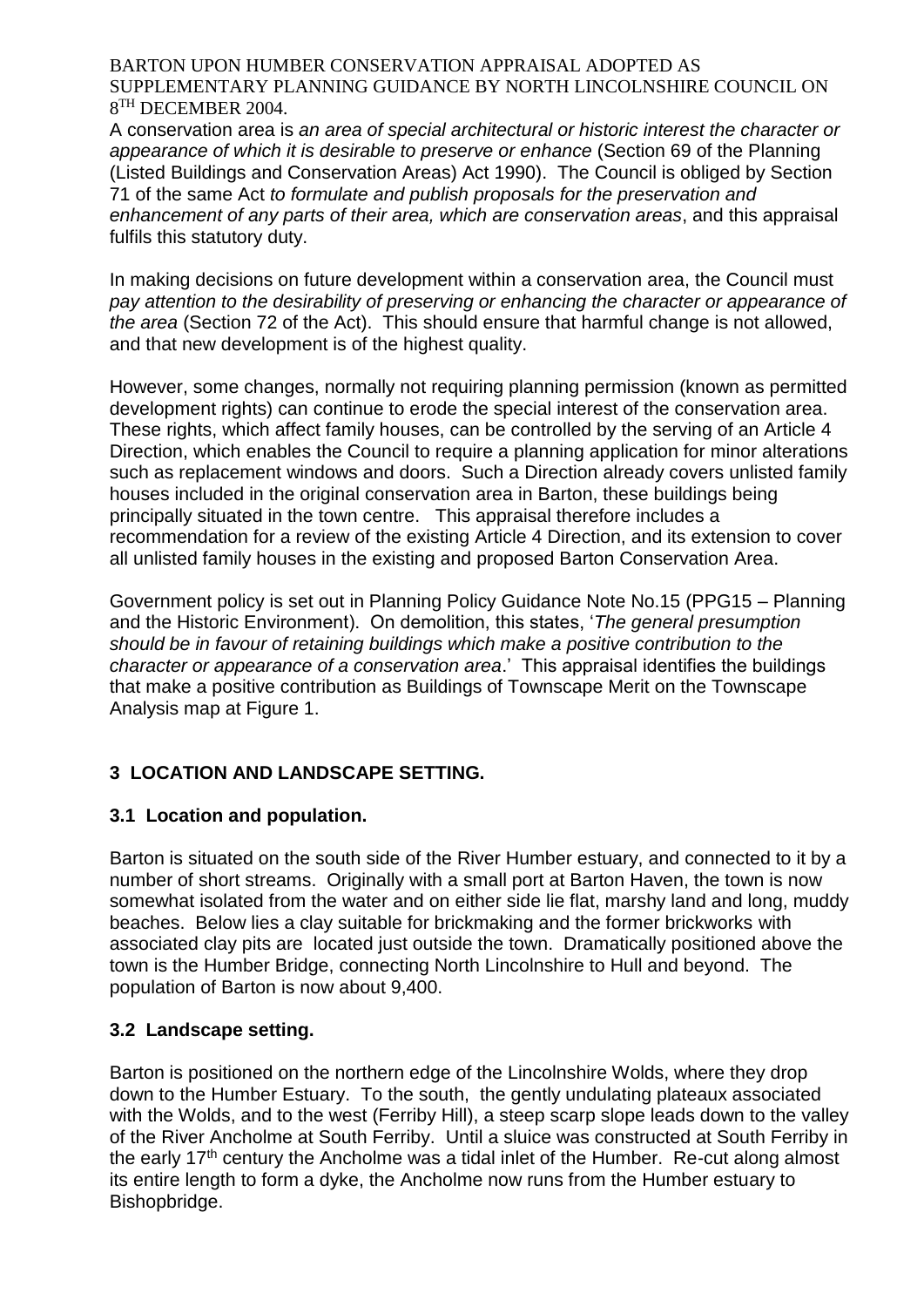Flooded claypits lie to the north of the town, between it and the Humber. These are a haven for wild birds and parts are designated as a public country park. Beyond, to the north, lie the salt marshes, mud flats and silty beaches of the Humber estuary with views across to Hull. The long straight road which runs down to Barton Haven and the adjoining reed beds and raised banks which line the stream, are particularly interesting, and from the top of the bank can be seen good views of the Ropewalk. This very long building was built in the late 18<sup>th</sup> century for the making of rope and now listed grade II.

# **3.3 Geology and building materials.**

The geology of Lincolnshire provide a number of different stones and clays suitable for building stone and for making bricks. To the south of Barton and underlying the town is the chalk of the Lincolnshire Wolds. In the past this has been used a building material, particularly for farm buildings. There are several chalk built barns in close proximity to the town and an outstanding example of building in chalk is found in the large barn complex at Elsham Top. Usually however, chalk was regarded as being too soft for better quality work and the use of stone in the Town was largely limited to the two churches.

Interestingly, this includes re-used Roman gritstone in St. Peter's church, which also incorporates pale limestone blocks in the tower, rendered in many places presumably to protect it from weathering. Similar pale or and more honey-coloured limestone ashlar blocks are used for St. Mary's church.

Barton is therefore, primarily a town of local brick and tile made at numerous brick and tile works which once populated the Humber bank to the north of the town. Areas adjacent to the Humber area noted for the early production of brick and tile. The parish church of Hull and its once massive defensive walls, being rebuilt in brick in 1311 for example.

Within the county are several examples of fine medieval houses built from brick, such as North Killingholme Manor, the almshouses in Worlaby, and the gatehouse to Thornton Abbey. Of the few buildings from this period that remain, not all are of brick and tile however. Other buildings were either built from stone, or were timber–framed. In Barton Tyrrwhitt Hall and no. 51 Fleetgate (14th century) are timber framed and listed grade II\*.

With the introduction of the railway around 1850, welsh slate became more readily available as a roof covering. Prior to this date there is some evidence of the use of Westmoreland slate which in all probability was brought into the town via the Humber.

# **4 HISTORY AND DEVELOPMENT.**

# **4.1 History.**

The town of Barton is of Anglo-Saxon origins although the Romans also settled on the site to the east of the Beck stream, close to a natural spring (blow hole). Archaeological finds suggest that by 400 AD there was already a significant local community, living in a number of scattered farmsteads and hamlets.

A large pre-Christian Anglo-Saxon gravevard dating to the 5<sup>th</sup> and 6<sup>th</sup> centuries has been found beneath Castledyke and beneath St. Peter's church; the remains of gravel floored buildings of the same date. These buildings belonged to the Middle Saxons who lived in a village centred on the present church site that was enclosed by a circular ditch. They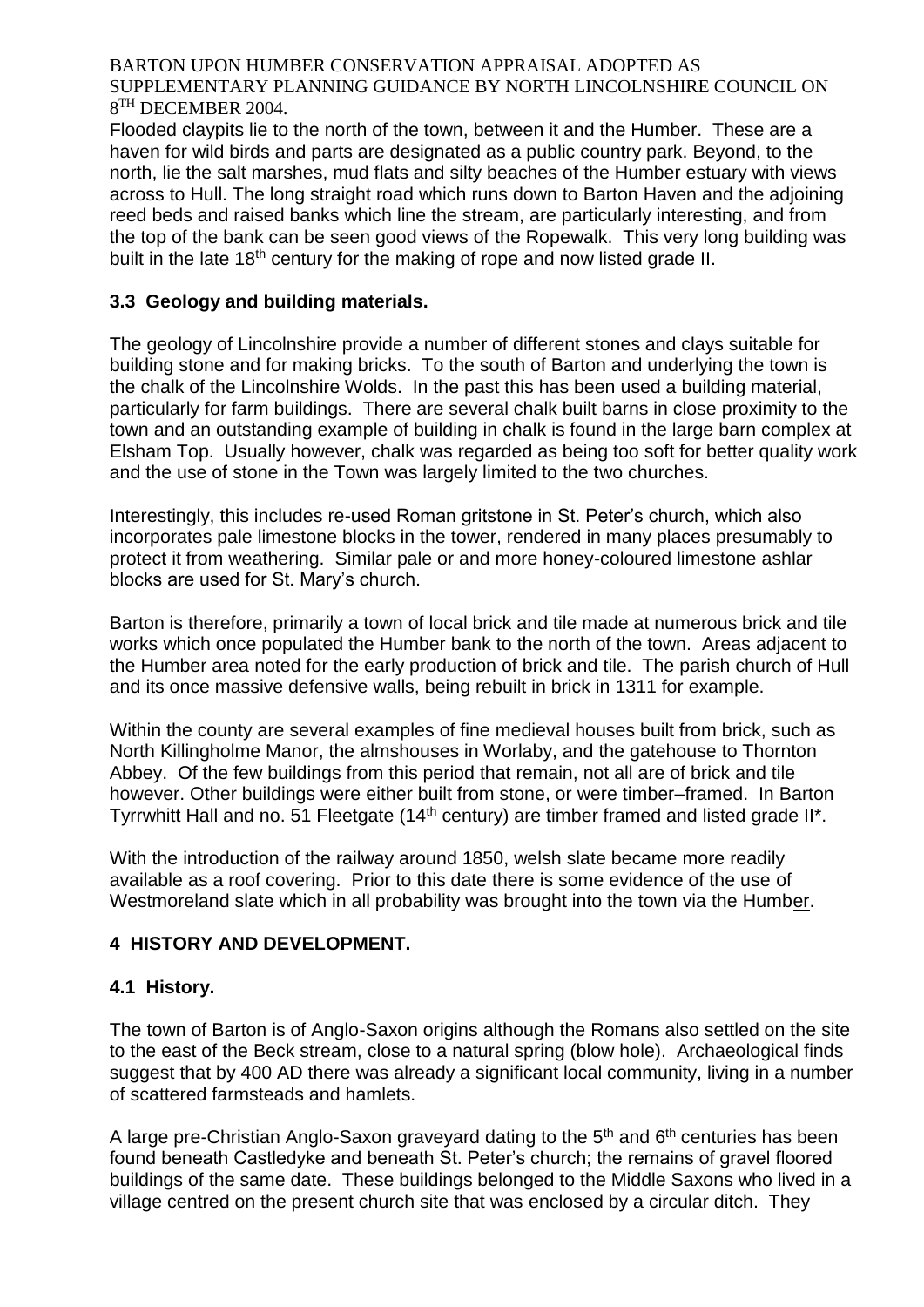belonged to the pagan Kingdom of Lindsey, ruled over by its own kings, which was firmly established by the beginning of the 6<sup>th</sup> century.

Christianity was re-introduced to the area south of the Humber by St. Chad, the bishop of Lichfield, and he founded a monastery in Barrow-on-Humber, just four miles away from Barton, in 672 AD. He is said to have baptised people as Christian in the Beck spring.

St. Peter's Church has a Saxon  $9<sup>th</sup>$  century nave and  $10<sup>th</sup>$  century tower, and may lie above an earlier church. The 9<sup>th</sup> century church may well have been built by a Saxon lord who lived in a building close to, or on, the site of the present Tyrrwhitt Hall, as a private chapel.

In 1086 the population was around 900, and Barton was already the most important place in North Lincolnshire with a church, a market, mills and a ferry. St. Mary's church appears to have been built as a chapel-of-ease to St. Peter's, the earliest fabric being dated to the  $12<sup>th</sup>$  century, although it was extended in the  $14<sup>th</sup>$  and  $15<sup>th</sup>$  centuries. The reason for building the additional church is not documented, but it may be that St. Peter's was under the control of the monks of Bardney Abbey and the local people felt that they needed their own church. Bardney Abbey was a monastery based in South Lincolnshire. It owned much of the land and properties in Barton throughout the Middle Ages.

Early in the medieval period the town spread westwards and consisted of two linked settlements. At this time the small port at Barton Haven time extended further inland. This appears to have resulted in the development of settlement around Fleetgate and Newport as an adjunct to the original settlement around the two churches.

Little remains of this period apart from the medieval street pattern, the two churches, Tyrrwhitt Hall and no. 51 Fleetgate with some 14th century fabric. The decision by Edward 1<sup>st</sup> in the early 14<sup>th</sup> century to develop Hull as a base for his Scottish campaigns, downgraded the importance of Barton and other portage on the Humber although wines, fish, wool and foodstuffs were still exported and imported from the haven port. In 1359 the town was asked to provide 8 ships and 121 man for Edward III's expedition to France.

During the 17<sup>th</sup> and 18<sup>th</sup> centuries local or Hull-based businessmen built a number of substantial properties in Barton. New Hall in Newport Street of the 1690's is of special note. Other mansions followed including Bardney Hall in Whitecross Street (early 1700's) and in 1731 Baysgarth House was built for a branch of the Nelthorpe family.

At the end of the 18<sup>th</sup> century Barton's open fields were enclosed, creating the surrounding countryside that is characterised by large fields hedges roads and footpaths. Many of Barton's farmers moved out of their inconvenient town centre farms, and built new farmhouses closer to their lands. The barns, cowsheds and stores, which they left behind, still can be found throughout Barton.

During the 19<sup>th</sup> century Barton continued to prosper as an important market town and port. Brick and tile making, rope making, boat building, cycle manufacture, engineering, whiting, candle making, chemicals and malting were important sources of employment. In 1830 Queen Street was laid out when the Graburn estate sold off its High Street mansion. Later the street was developed with some prestigious buildings largely paid for by public subscription.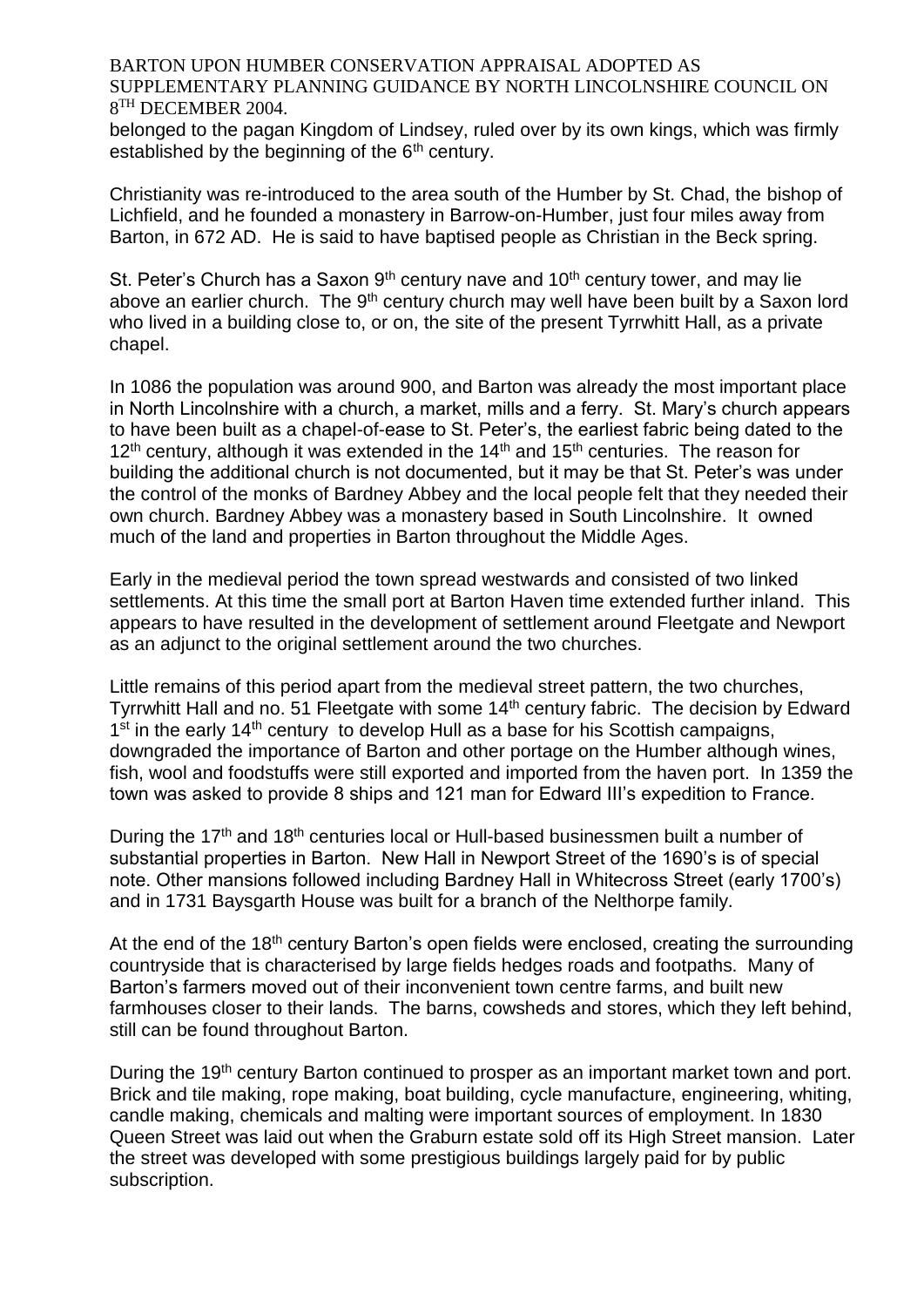The provision of public buildings was engendered by a rapid increase in population. Between 1801 and 1901 the town's population increased threefold, from 1,709 to 5,76. The coming of the Grand Central Railway in 1849 helped this expansion. However the coming of the railway to New Holland in 1848 resulted in the development of ferry services from there to Hull and ultimately in the demise of the Barton ferry, although boats continued to transfer goods from Barton across the Humber to Hull until the 1950's.

In the first half of the last century Barton hardly expanded, and gradually many of the local industries folded. Hopper's bicycle business ceased trading in the 1980's. More recently, rope making and chemical manufacture have ceased. New housing has however, resulted in an increase in the population of the town to nearly 9,000. Many of these residents work in Scunthorpe, Grimsby or Hull. The building of the Humber Bridge has given some impetus to the local economy and a new industrial estate just outside Barton provides a variety of employment opportunities.

# **4.2 Archaeology.**

Roman and Anglo-Saxon artefacts have been found in Barton, most notably during the excavations at St. Peter's church. In 1980 the Humberside Archaeological Unit excavated the site of the new vicarage off Beck Hill and found the foundations of an Anglo-Saxon building. St. Peter's church contains  $9<sup>th</sup>$  and 10<sup>th</sup> century fabric, and the remains of  $5<sup>th</sup>$  and  $6^{\text{th}}$  century buildings have been found beneath the nave. St. Mary's church contains 12<sup>th</sup> century fabric. St. Peter's churchyard, the area around Tyrrwhitt Hall, and the area around Castledyke and Whitecross Street (the site of the Anglo-Saxon cemetery) are archaeologically sensitive. There are no Scheduled Ancient Monuments within the conservation area. No. 51 Fleetgate and Tyrrwhitt Hall both contain remains of timberframed buildings dating to the  $15<sup>th</sup>$  century.

## **4.3 Effect of historical development on the plan form of Barton.**

The street plan of Barton town centre is largely medieval in origin, with names reflecting their antiquity (Fleetgate, Newport Street, Priestgate, Hungate, Holydyke, Burgate, Soutergate and Finkle Lane). The plan form is quite convoluted with the historic development of the town giving it no obvious centre.

The Market Place is not medieval as there were several other markets on different sites. Unusually commercial areas are spread out – with Fleetgate and Newport (a medieval name for a new settlement, not a port) to the west, connected by the High Street to the two churches and the Market Place to the east.

Between the two churches lies a stream, which flows in winter from The Beck, a "blowwell". In the medieval period this flowed more strongly and powered a watermill. Now culverted this and other similar streams once flowed into the marshes to the north of the town..

A larger stream leads from the top of Fleetgate down to Barton Haven on the Humber estuary. The name Burgate (or "Boroughgate") indicates that this was one of the main streets of the medieval town where tenements or burgages were rented by the town's merchants and traders who would have provided most of the funds to build St. Mary's church. The long gardens between Priestgate and Burgate, and between Burgate and Soutergate, reflect these "burgage plot" boundaries. The obvious widening of George Street close to its junction with Priestgate, the generous width of Burgate where it meets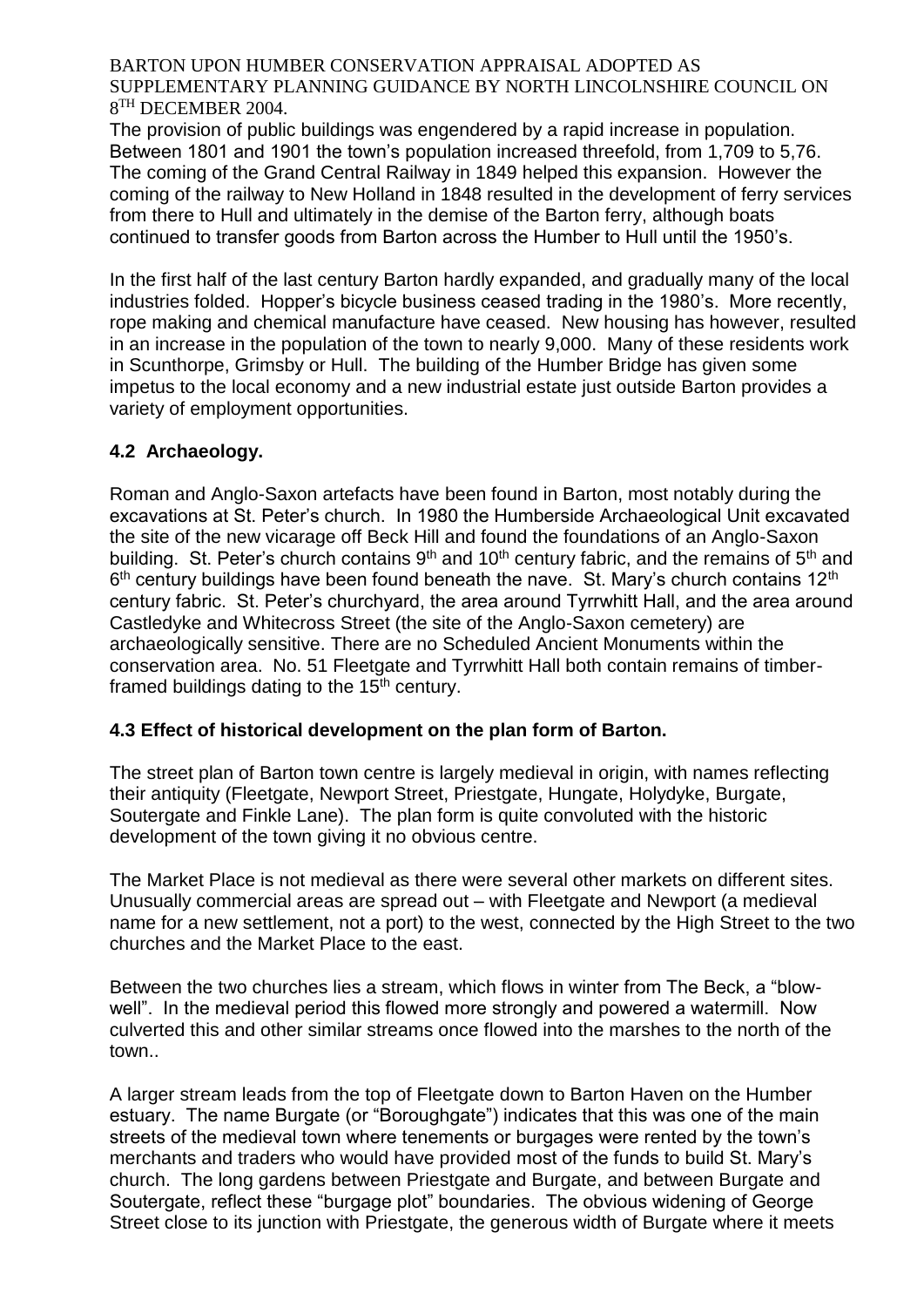the High Street, and the open space next to St. Peter's church, suggests that street markets may once have been located there.

# **5 CHARACTER OF THE BARTON-UPON-HUMBER CONSERVATION AREA**

## **5.1 General description**

The Appraisal contends that the Barton-upon-Humber Conservation Area can be best understood as being composed of six main elements : Baysgarth House and park; the residential streets around St. Peter's and St. Mary's churches; the commercial core (Market Place, George Street and High Street); 19<sup>th</sup> century housing along Queen's Avenue and Marsh lane; Fleetgate and Newport Street; and the mainly residential, late 19<sup>th</sup> century developments to the west. A more detailed description of these areas is included within Chapter 6.

The buildings in Barton date mainly to the 18<sup>th</sup> and 19<sup>th</sup> centuries with shops concentrated in the Market Place, George Street, King Street and High Street. Fleetgate has some shops but these are smaller, local businesses. The buildings in the town centre are usually terraced, two or three storeys high, and built from brick with sash windows. The many examples of good quality 19<sup>th</sup> century shopfronts are of note. Around the edges of the conservation area are residential streets with a variety of building form according to age; the older groups (such as Whitecross Street and Priestgate) are terraced, with late 19<sup>th</sup> century semi-detached and detached properties in Westfield Road. These terraced groups contain individual houses, built at different times – there are no formal terraces in Barton, so the result is a rich townscape of mixed architectural details, united by the use of brick, coloured render, sash windows and pantiled roofs. Many of the streets are similarly varied and widen and narrow, confirming their medieval origins. Most of the streets in the town centre contain buildings continuously along their length, usually located on the backs of the pavement, so the townscape is very concentrated. A notable exception to this is in Burgate, where buildings tend to be set back in gardens.

## **5.2 Relationship to setting and views.**

The conservation area in Barton is largely enclosed by modern housing estates that have isolated the historic core of the town from its rural setting. The only exception is the boundary to the north, where immediately beyond Fleetgate it is possible to see the open, flat coastal plain, divided by the rather overgrown course of the Beck stream. The floodprevention banks and the low-lying land to either side are of note. Slightly further away are the flooded former clay pits, over grown with willows and reeds, which are quiet and full of wildlife. To the Northwest, the bridge over the Humber is a dominant feature.

Views within the conservation area are generally limited because of the flattish nature of most of the land and the tight urban form. Of note however is the role of the two churches – St. Mary's and St. Peter's – in providing a focal point in views along Burgate, Soutergate, Beck Hill, Pasture Road and East Acridge. Other notable views are marked on the Townscape Appraisal map.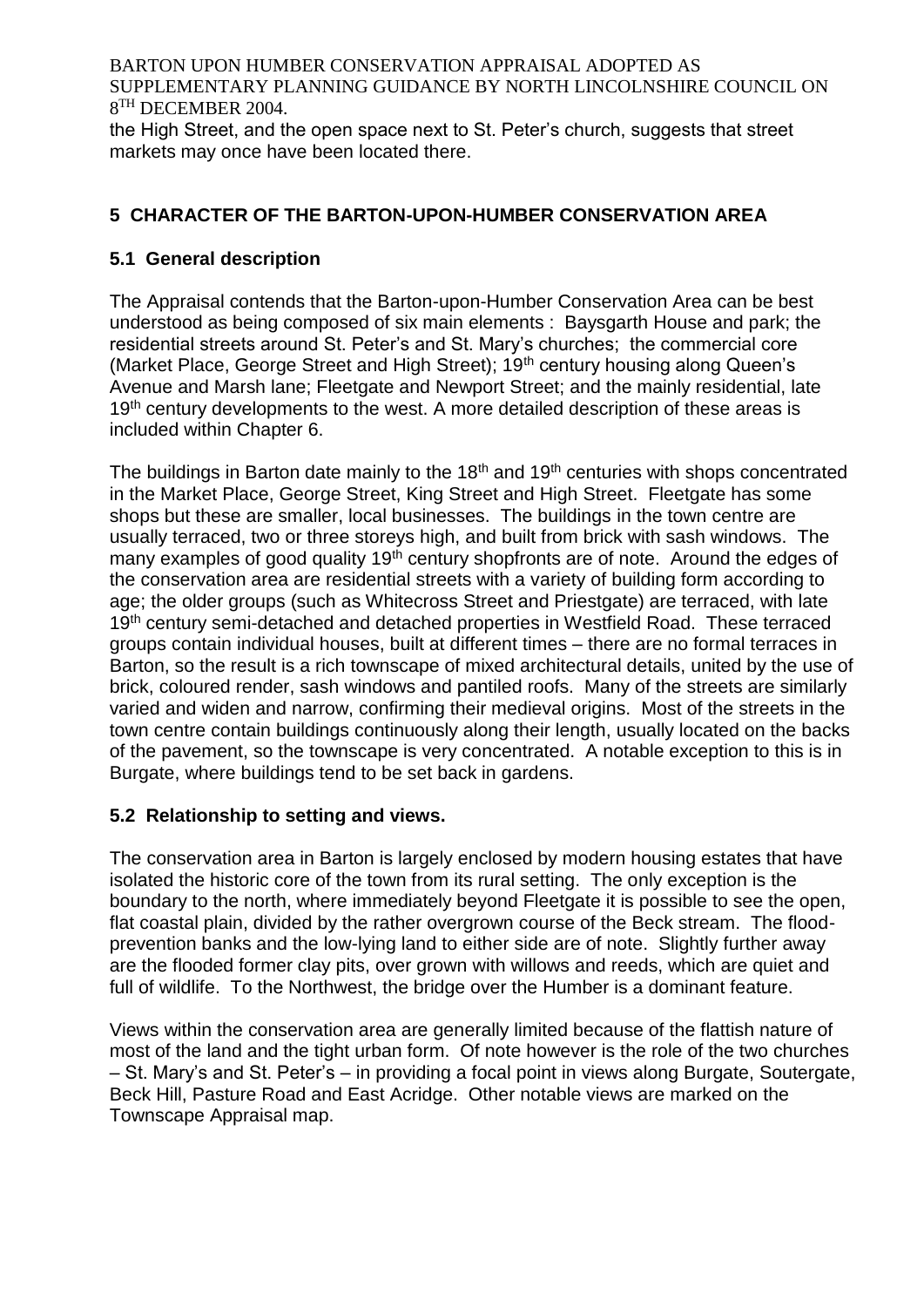## **5.3 Activity and Uses.**

Barton is primarily now a commuter town with residents travelling to nearby Hull or Scunthorpe for work. Within the town centre are a large number of small, local shops and several small supermarkets, with the usual range of banks. Historically Queen Street and High Street would have been the main centres of activity, with the former Police Station, Assembly Rooms, chapel, and school in Queen Street and High Street all providing valuable communal facilities but these buildings are now either empty or in alternative uses.

Activity concentrates now on the shops in the High Street, King Street, George Street and the Market Place. The latter is particularly blighted by busy traffic and poor pedestrian facilities. On-street parking is relatively unrestricted although the small public car park on the south side of the Market Place is often full at busier times. The doctor's surgery in King Street also provides a degree of community focus, as does St. Mary's church.

# **5.4 Open spaces and trees.**

Within the Barton-upon-Humber Conservation Area are a variety of open spaces, none being formally planned. The Market Place is currently given up to traffic and car parking, but does provide a focus to the town. Around both St. Mary's and St. Peter's church are former graveyards with important trees and sitting areas for the public. Between St. Peter's church and Soutergate is a small village green, complete with trees and the former pond where the Beck stream appears. This has recently been relandscaped and new interpretation boards provided. Otherwise the streets are relatively confined and enclosed by continuous groups of buildings. Trees are important (and such groups have been identified on the Townscape Appraisal map) but are usually located in private gardens where they can be glimpsed over high brick walls (as in Burgate and Holydyke, and in views from the north of the Market Place).

On the peripheries of the conservation area, the later development of houses tends to be set back from the pavement, with gardens and trees, which gives a far more rural character to the streets. This is particularly noticeable in Westfield Road. Trees also play a crucial role in the character of Baysgarth Park, where the undulating land and many mature trees create a sylvan setting for the 18<sup>th</sup> century mansion.

## **5.5 Buildings and architectural styles.**

The vast majority of the buildings in Fleetgate, High Street, the west sides of King Street and George Street, Priestgate, the Market Place, Whitecross Street, and the northern end of Caistor Street, are listed and date to the 18<sup>th</sup> or early 19<sup>th</sup> centuries. Interspersed with these listed buildings are slightly later buildings, identified as "Buildings of Townscape Merit", and these form significant groups Westfield Road, in parts of Fleetgate, the residential streets north of the High Street, Chapel Lane, Holydyke, Marsh Lane, Pasture Road and Burgate.

The buildings commonly lie parallel to the street, at the back of the pavement, without front gardens or areas (few of the buildings appear to have basements although some storage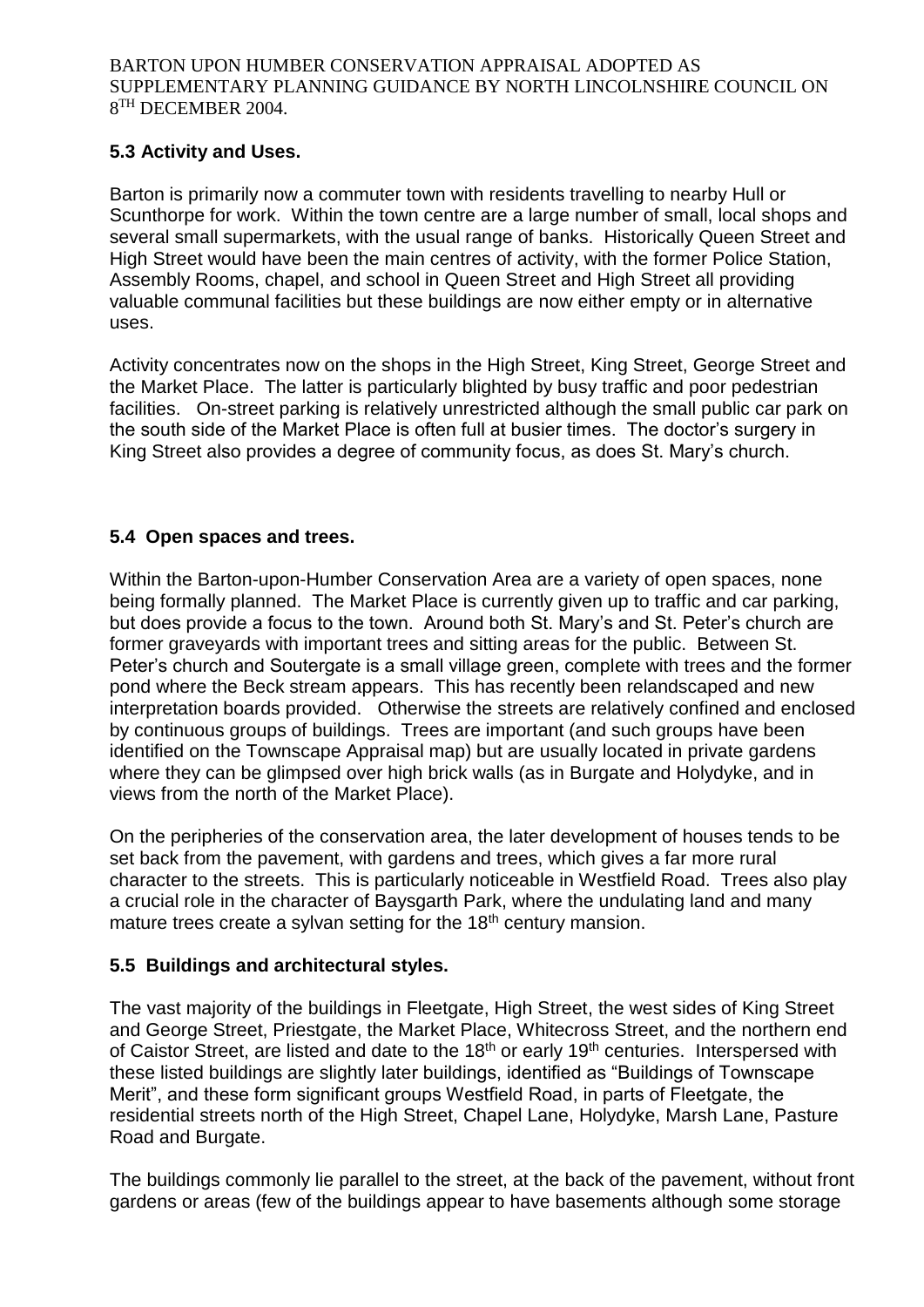cellars probably exist). The buildings are almost always built from red or brown brick or from brick that has been rendered and/or painted.

The roofs of these buildings are steeply pitched (between 45 and 55 degrees) and covered in pantiles with simple gable ends. Some of the gable ends have examples of "tumbled" brickwork, such as no. 3 Chapel Lane, no. 14 Green Lane, no. 84 High Street, no. 73 Fleetgate (Steam Packet Public House), and nos. 32-36 Holydyke. Stone copings also sometimes protect Gables, with stone kneelers to the abutment with the eaves.

Pantiles predominate as a roofing material with some use of "French" clat tile. In both cases they are generally pink or red in colour. Later 19th century roofs tend to be shallower and be covered in Welsh slate, imported after the coming of the railways in the 1840's.

Chunky brick stacks are usually positioned on the ridge, with pink clay pots. The varied roof profiles, and differing pitches, provides Barton with a lively roofscape. Some of the late 18th century houses have decorative eaves cornices, created by three courses of bricks, with the central course set at an angle to create a "saw-tooth" pattern, or at right angles to form dentils.

The multi-paned sash windows are almost unvaryingly painted white or cream and usually composed of six lights to each sash. Casement windows are also common, usually subdivided into six panes. Some of the buildings (where later shopfronts have not been inserted) retain attractive Georgian doorcases, such as the George Hotel in George Street. Above many of the sash windows are stone or rendered lintels or keystones, sometimes rusticated, providing additional status. Good quality doorcases abound, usually with elegant pilasters, supporting an entablature and cornice.

Also in Barton are a fine group of public buildings dating to the 19<sup>th</sup> century. Listed and of note are the Police Station (1847) in the High Street; Oddfellows Hall (1864), also in the High Street; the former Temperance Hall and Assembly Rooms (1843) in Queen Street; and the National School (1844-5), also in Queen Street. Within this group is the unlisted former chapel, now a Salvation Army Hall, in Queen Street.

Apart from the many 18<sup>th</sup> and 19<sup>th</sup> century houses in Barton, there are a number of barns, stables and small cottages that provide a link to the town's agricultural past. One example is the group of barns on the corner of Holydyke and Ferriby Road, currently just outside the conservation area boundary.

The former whiting mill in Market Lane, with its collection of brick barns, is an important focal point. Its present use as a public house provides public access.

#### **5.6 Shopfronts.**

Barton contains many original shopfronts of interest, including some which have been partially altered but which could easily be restored. Most of them are in the Market Place and High Street, the principal commercial areas. Typically, shopfronts are timber and painted, with traditional pilasters, fascias and stall-risers. Giant console brackets, supporting the fascias, are common. Modern alterations, which detract from the original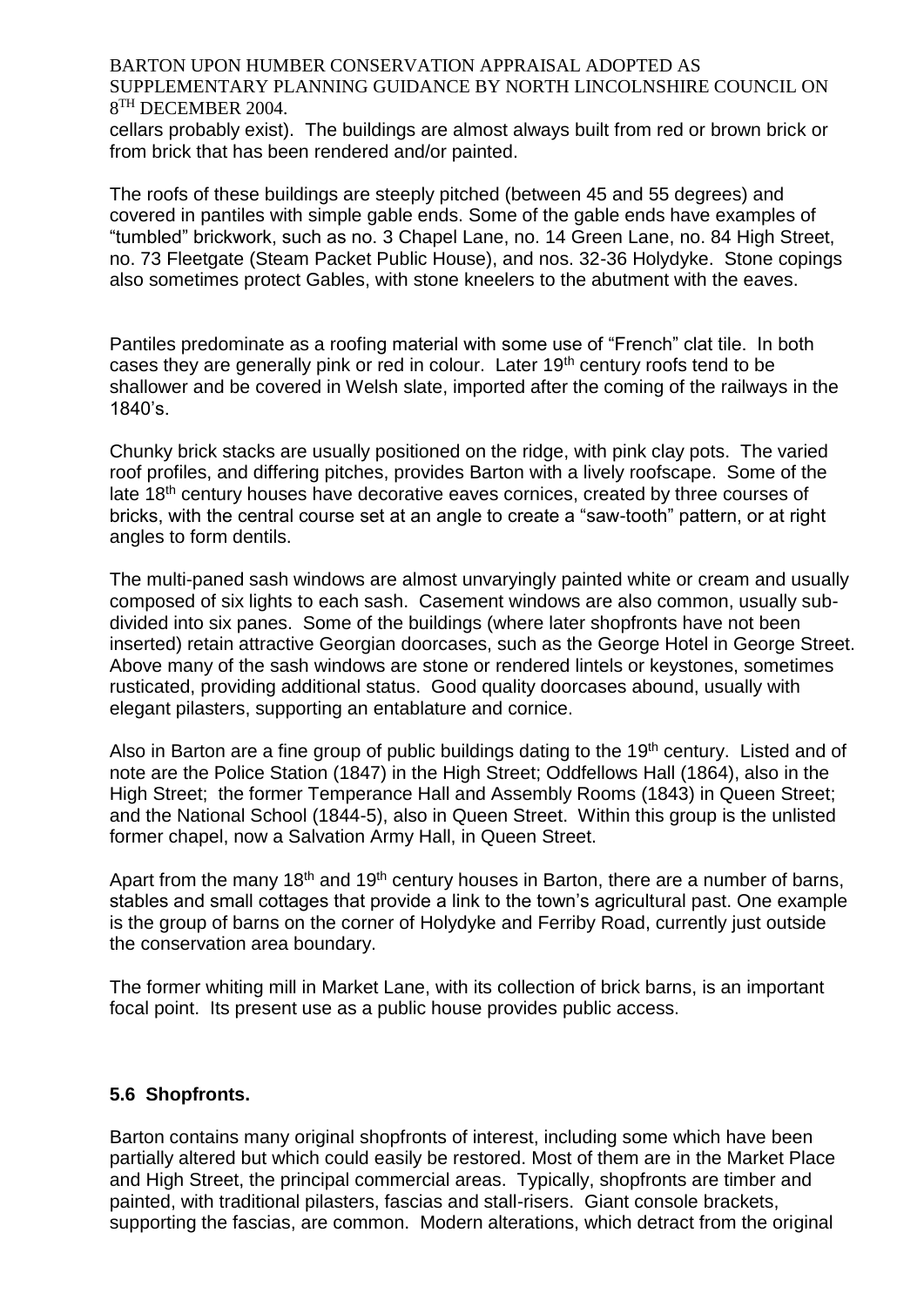detailing, include many examples of over-deep fascias such as the premises of Tastee Fruit and Veg, in the High Street, and the Co-Op shop and adjoining Moss Pharmacy in George Street. This last shopfront stretches across two buildings, without reflecting the natural break between them. Recently, new "reproduction" shopfronts have been added with a degree of success, for instance, at Frocks in King Street, Apricot Manor Interiors in the High Street, and Bridge Travel in George Street.

Historic shopfronts of note are:

Market Place:

- Forbuoys
- The China Shop
- Mama Mia
- Kodak Express
- Tasker Upholstery

George Street:

- The Weekend Shop
- The George Hotel
- Roosters

King Street:

- Greendale Florists
- Chrisp'n Fresh

High Street:

- Lloyds Pharmacy
- Barton Carpets

Fleetgate:

- Nos. 48-54
- Nos. 47-49
- No. 51
- No. 65

## **5.7 Building materials.**

Stone is not much used in Barton apart from for the two churches – St. Mary's and St. Peter's, which incorporate clunch (chalk) and limestone from various North Lincolnshire quarries in their walls. This is either finely coursed or rougher blocks that almost appear to be rubble. Because of the presence and importance of brick and tile works, Barton is primarily built from brown or red brick, with stone dressings such as parapet copings and keystones to the sash windows. Brickwork is usually laid in Flemish bond with examples of "tumbling" on gables, which provided decoration and strength. Within the conservation area are also a number of rendered buildings of the  $18<sup>th</sup>$  and  $19<sup>th</sup>$  century which has now been painted in a variety of pastel colours. Boundary walls are also brick and are a special feature of the conservation area, such as can be seen around Baysgarth Park and facing Burgate.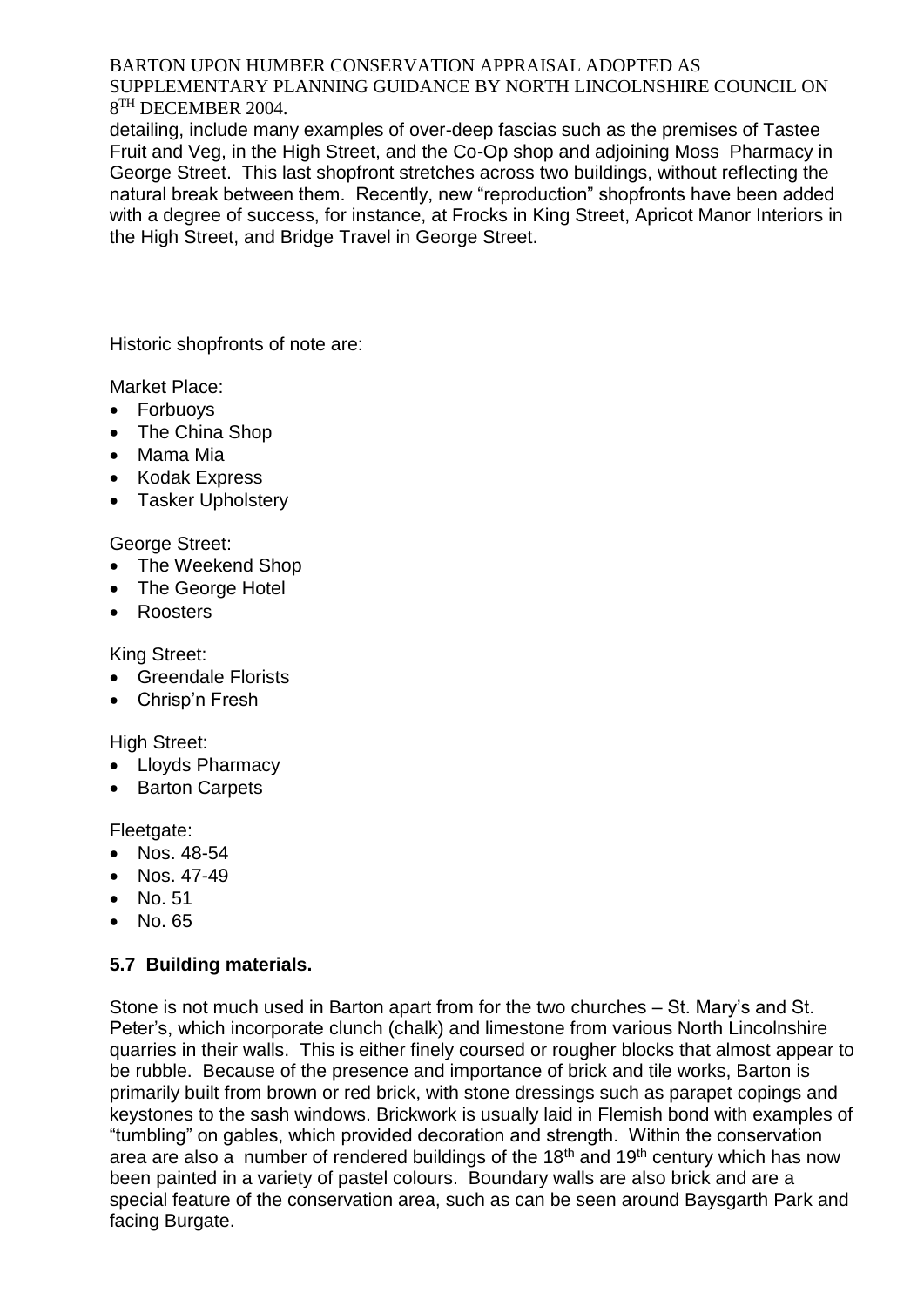Rainwater goods were traditionally cast iron, although plastic is now used more often as a cheaper replacement, to the detriment of the areas character and appearance.. Historically, windows are of timber and designed as vertically sliding sashes or side-hung casements.

Roofs in Barton are now almost comprehensively covered with pantiles that provide a very special character to the buildings. The early development of the brick and tile industry in the Town means that it is unlikely that reed was used extensively for thatching for other than more vernacular buildings. By the mid seventeenth century it appears that first clay pantiles were used widely. After the coming of the railway Welsh slate became fashionable, requiring shallower pitches, and some of the mid- to late-19th century buildings in Barton use this material, such as the lodges to Baysgarth House and the former chapel in Chapel Lane. However, pantiles do tend to be the most noticeable roofing material.

Windows and doors on the 18<sup>th</sup> and 19<sup>th</sup> century buildings within the town centre are inevitably sashes or casements and made from timber. Only one example of pre-1700 leaded lights or mullioned window remains within the conservation area (51 Fleetgate).

## **5.8 Listed buildings.**

Most of the buildings in Barton are concentrated in the Market Place, George Street, King Street, High Street, Priestgate, Whitecross Street, Burgate and Fleetgate. There are further important groups of listed buildings in Holydyke, Chapel Lane, with a small terrace in Westfield Road, close to the town.

Newport Street has two groups and one house of special merit - New Hall, grade II\*. Other grade II\* buildings are Baysgarth House, no. 51 Fleetgate, Cob Hall in Priestgate, and Bardney Hall in Whitecross Street.

The former national School on Queen Street, has recently be regrades to II\*.

St. Mary's and St. Peter's churches are both listed grade I. Many of these buildings were built as houses but have subsequently been turned into shops with offices or residential accommodation above.

## **5.9 Buildings of Townscape Merit.**

This appraisal has identified a large number of Buildings of Townscape Merit. These are unlisted buildings which it is considered contribute positively to the character of the Bartonupon-Humber Conservation Area. They date to the late 18<sup>th</sup> or 19<sup>th</sup> centuries and are generally unaltered or, could with some restoration, be easily reinstated to their original appearance. Their age and architectural interest is considered to provide sufficient justification for them to be given special protection and the Council will resist their demolition unless the applicant can prove that the building is beyond the point of economic repair. Additionally, because these buildings are an important part of the character of the conservation area, the Council will pay special attention to applications for alterations and extensions. Policies to help achieve their preservation and enhancement are provided in the Supplementary Planning Guidance for Barton.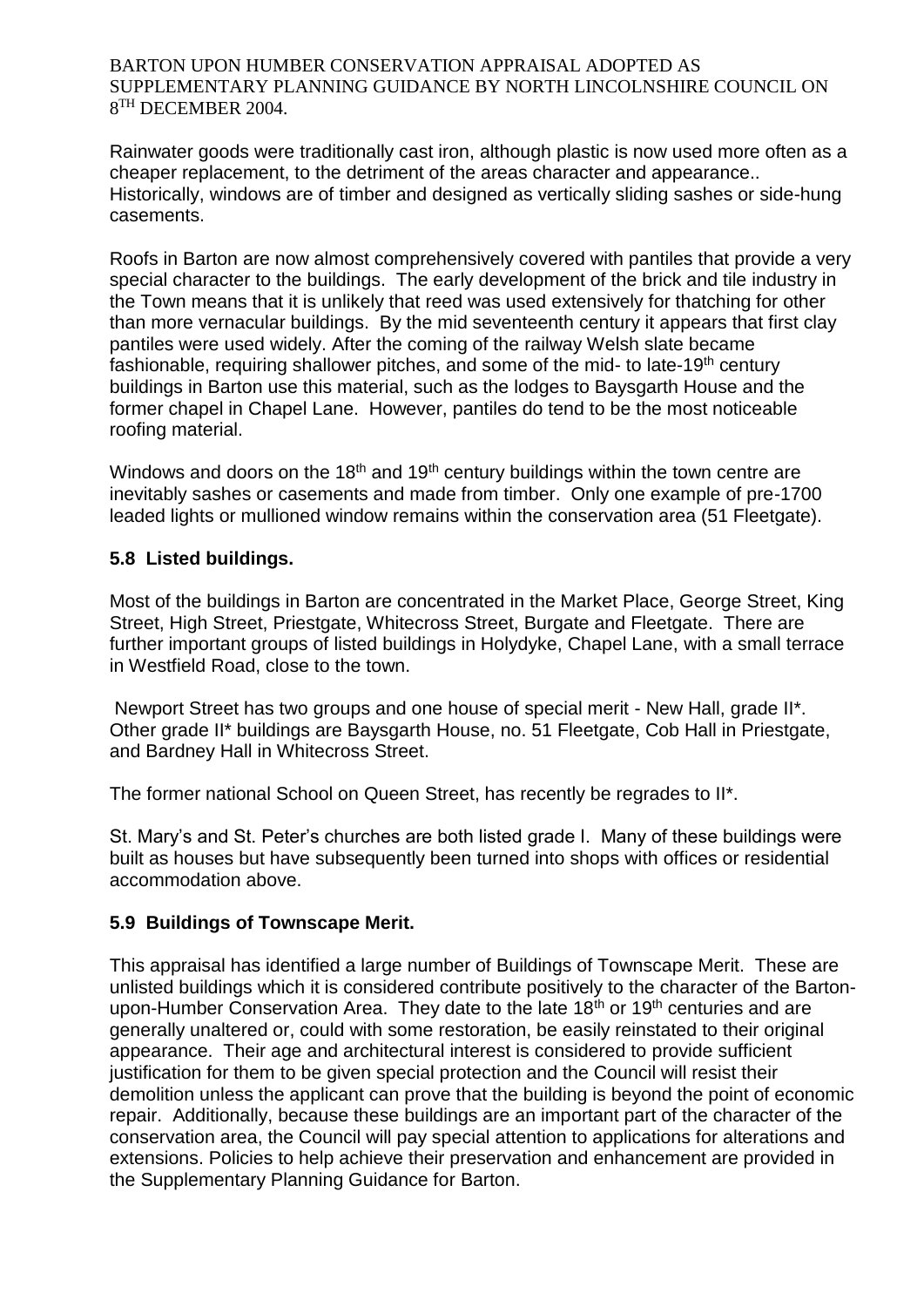## **5.10 Public realm audit.**

Within Barton are few examples of historical street paving. From photographs of the town taken in the late 19<sup>th</sup> century (see "Images of England: Barton-upon-Humber") it appears that there was some Yorkstone paving. Such paving existed in King Street, Queen Street, High Street and Fleetgate, and, in Burgate, some paving made from limestone chippings (page 32). Mostly, the pavements appear to have granite kerbs (which largely remain) and simple dirt or compressed gravel footpaths and roadways. In the last century, concrete or tarmac has been used for nearly all of the pavements in Barton.

A notable exception is Fleetgate and part of Newport Street, which have been comprehensively repaved in York stone. In the High Street three areas of environmental improvements have been carried out, using Tegula concrete blocks and some granite setts with modern reproduction Victorian cast iron bollards and signposts, both painted black.

More new paving has been installed on Beck Hill, using rectangular granite setts, with new trees and street signs. Further modern granite setts and wrought iron railings provide an appropriate setting to the pond by The Beck spring, off Soutergate. Outside no. 4 Priestgate, a pavement of limestone chippings provides texture but may not be historic.

Throughout the conservation area are a number of bright red post boxes, none of them listed. In Whitecross Street is a street drain, made in cast iron and bearing the legend "Victoria Foundry" and dating to the 1830's.

# **6 AREA ANALYSIS**

#### **6.1 Introduction**

This section seeks to describe in greater detail the buildings and spaces within the Bartonupon-Humber Conservation Area. The aim is to identify the special character of the area which provides Barton with its particular "sense of place". Building materials and details are also be included and any unusual features have been identified.

The Barton-upon-Humber Conservation Area is composed of six main elements : Baysgarth House and park; the residential streets around St. Peter's and St. Mary's churches; the commercial core (Market Place, George Street and High Street); 19th century housing along Queen's Avenue and Marsh Lane; Fleetgate and Newport Street; and the mainly residential, late 19th century developments to the west. A summary of the special characteristics of each is included as the end of each section.

## **6.2 Baysgarth House and park.**

This part of the conservation area includes Baysgarth House and park, and the southern end of Whitecross Street. It has a more rural character than the rest of the conservation area, provided by the many mature trees in the gardens of the surrounding houses and in the park itself. Of note is the width of the road, and the way it curves around the park. The ground is generally more undulating than the flatter town centre. Baysgarth House and Bardney Hall are the most important buildings, both being listed grade II\*.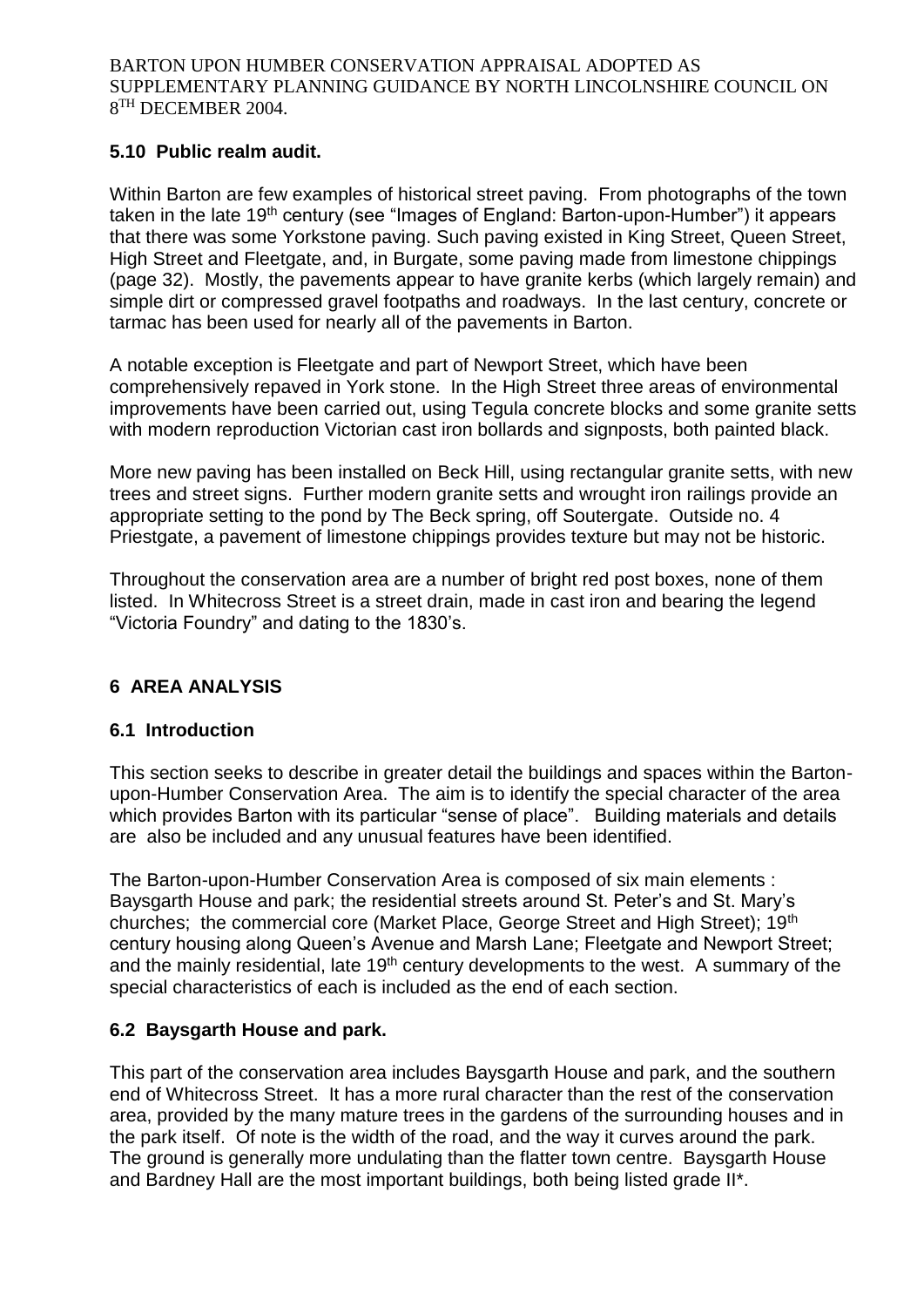Baysgarth House was built in 1731 and is a fine example of a prestigious Georgian mansion, with its six-window-wide garden elevation facing the parkland to the south. Modern buildings, which provide facilities for the community, have intruded within the park but they are well screened from the house. The land within the park undulates and is enclosed by a high brick wall in places. 20<sup>th</sup> century houses have been built on former parkland, the most regrettable intrusion being immediately to the east of the house.

At the entrance to Baysgarth House are a pair of ornate brick piers supporting elaborate wrought iron gates capped with unicorns and baskets of fruit. These were brought from the garden of New Hall in the 19<sup>th</sup> century. At this point, the views along Preston Lane, which rises slightly, are notable for their brick walls, the two lodges, and the many mature trees.

Whitecross Street is a very wide road, with a good group of mainly listed buildings on its west side, turning the corner into Market Lane. These are two storeys high, two or three windows wide, with pantiled roofs and mainly sashed windows. The Volunteer Public House, now painted white, is a slightly larger building and the most dominant within the group. Of note are nos. 11-15, once an 18th century farmhouse and now sub-divided. Unusually, this building sits back at right angles from the road. The telephone poles in front of this group are detrimental to the character of the area.

Partly concealed by evergreen shrubbery, Bardney Hall sits on a slight mound facing the street. Its gracious Georgian façade was built in the early 1700's by William Gildas. The large garden setting and trees of Bardney Hall makes a very important contribution to the surrounding area, as does the spaciousness of the Catholic Church site next door. Whilst the modern church is of no special architectural merit, the slightly raised hillock on which it sits does make it a prominent building, and from outside the church a good view of the former flour mill "onion" capping can be seen. The site would benefit from increased planting and improved paving.

- Parkland and trees makes this a "rural" conservation area
- Land is more undulating than flatter town centre
- Baysgarth House (II\*) and Bardney Hall (II\*) are the most important buildings
- The width of Whitecross Street reflects its antiquity
- Brick walls make an important contribution to the street scene
- An important group of listed buildings on the west side of Whitecross Street
- Historic buildings are terraced, with brick walls, two storeys high, with pantiled roofs and substantial chimney stacks
- Former  $18<sup>th</sup>$  century farmhouse also of note

## **6.3 The residential streets around St. Peter's and St. Mary's churches.**

This part of the conservation area contains the oldest buildings (St. Mary's and St. Peter's churches) and the most complete medieval street pattern, reflected in the street names: Whitecross Street, Priestgate, Burgate, and Soutergate. Beck Hill refers to the spring which provided fresh water for first the Roman, then the Anglo-Saxon, settlement situated close by. The slight hill on which both churches are positioned gives them a particular importance to the street scene, and means that these two grade I listed buildings dominate the views into and out of this part of the conservation area. Other listed buildings more mundane- late 18<sup>th</sup> or early 19<sup>th</sup> century cottages and small houses, usually built individually but forming groups which line Whitecross Street and Priestgate. Burgate and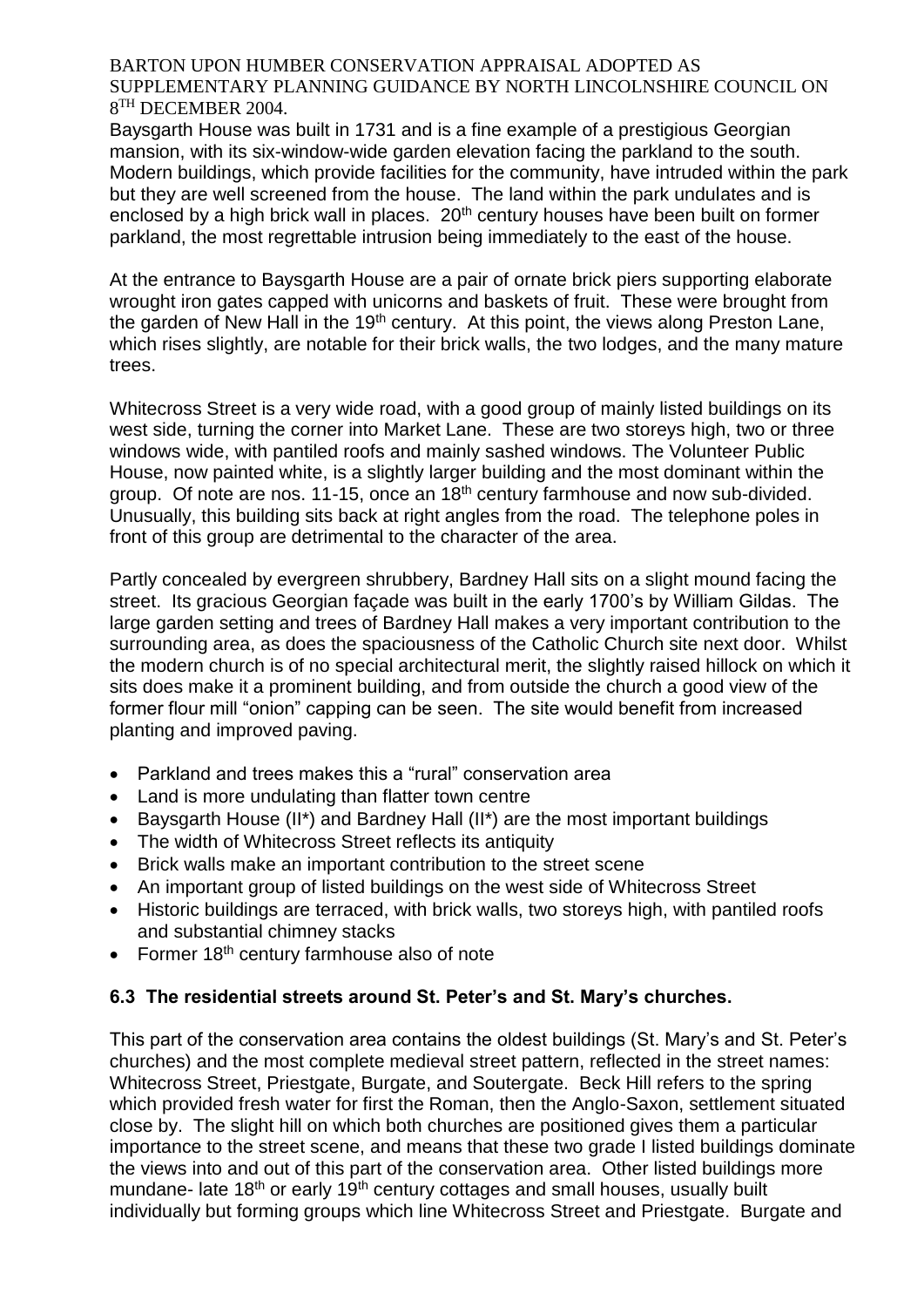Soutergate are far more open, with some individual buildings set in gardens. Brick boundary walls and trees are particularly notable.

Whitecross Street is much broader at its southerly end, and curves markedly. It is lined with listed buildings or Buildings of Townscape Merit. These date to the 18<sup>th</sup> and 19<sup>th</sup> centuries. The houses are usually brick or painted render, two storeys high, with sashed windows and good Georgian doorcases. No. 14 (Laurel House) is the only building which is set back off the pavement, with a particularly fine front door and surround, stone steps and a brick front path. A converted chapel on the east side of the street sits at right angles to the road, and has green-painted windows. This important feature frames views down the road, aided by the thick evergreen shrubs next to it. At the junction with Priestgate, diaper-patterned brickwork adds variety and interest.

The orange pantiled roofs are a major element in views from the junction with Brigg Road, providing variety of heights and pitches. The substantial chimney stacks are also important. Slightly incongruous is a brick planter at the southern end of the road. Detrimental features include modern street lights (simple black-painted columns) and a number of telegraph poles with dangling telephone wires.

Priestgate connects Whitecross Street to the town centre. It is characterised by irregular development and some very good quality  $18<sup>th</sup>$  century frontages. Listed buildings and Buildings of Townscape Merit line the street continuously on the south side, and on the other side, there is a break in the developed frontage caused by the garden to a modern house fronting St. Mary's Lane. The houses are two or three storeys high, set on the back of the pavement, with sash windows and some good Georgian doorcases. The pantiled roofs are notable, punctuated by substantial brick stacks. The end gable of no. 3 has the "footprint" of an earlier building (possibly  $17<sup>th</sup>$  century) against it, showing a steeply pitched roof which may have been thatched at one time. On the listing description no. 3 is described as being 18th century, but the steepness of the roof, and the obvious change in pitch (where the house has clearly been refronted) suggests that this may be earlier. Towards the junction with George Street, a modern infill building (Playwell) is discordant in the streetscape. Simple street lights are appropriately detailed, although telegraph poles and overhead wires regrettably still evident. Outside no. 4 (with its fine doorcase) the limestone chipping pavement is of interest although difficult to date.

The principal feature of this part of Barton is St. Peter's Church situated on a slight hillock overlooking The Beck pond and Soutergate. It forms an important group with the early 19<sup>th</sup> century vicarage and Tyrrwhitt Hall, although the hall is relatively concealed from public view. The open churchyard is now largely grassed over and several mature trees are important in providing a pleasant setting for these listed buildings. To the south, modern detached houses have been built, which contrast unfavourably with the simple classicism of the original vicarage. Tyrrwhitt Hall contains the remains of a 16th century timber framed building including a double height hall, although it is now encased in brick. Of note are the brick and pantiled barns which lie along East Acridge.

Lighting in this part of the conservation is a mixture of modern concrete standards or , more appropriately, modern black columns with a "heritage" lamp. The repaving of the side road approaching St. Peter's Church in granite setts provides an improved setting for the church.

A small, triangular green also provides a pleasant open space which in spring is thick with daffodils, and a smaller green area opposite also makes an important contribution to the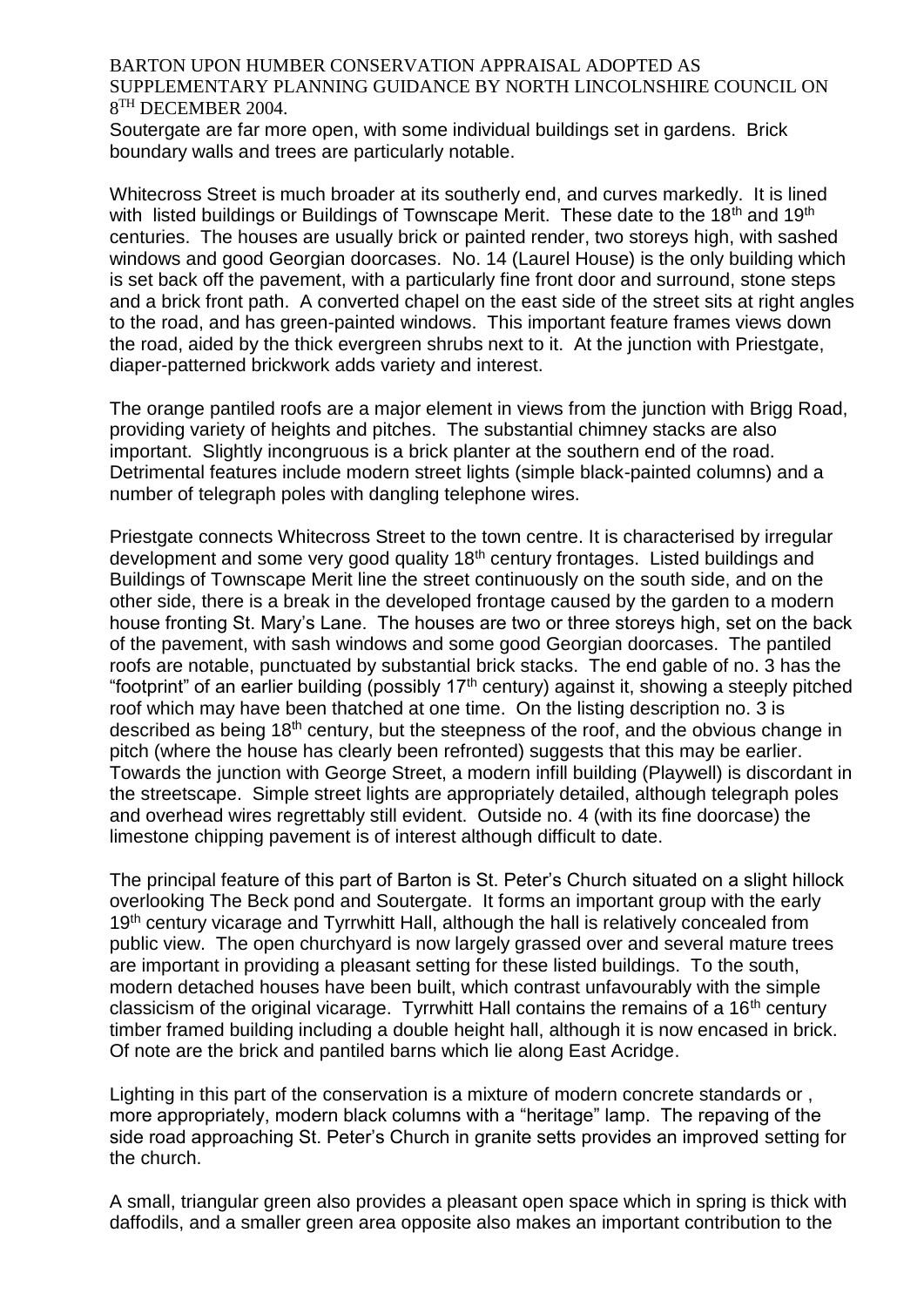rural qualities of the area. This is overlooked by a modest terrace of two storey brick cottages, some of which are listed.

Burgate contains a mixture of both listed and unlisted buildings, some of which are set in large gardens so that this part of the conservation area is far less urban than further along in the High Street. The bend in the road, and the long, deep gardens, all confirm its medieval origins. The way in which the road narrows close to Beck Hill, then widens close to the High Street (where there may have been a market) adds to the feeling of antiquity. The pond to the Beck spring is a major feature and has recently been landscaped with a new boundary wall and railings, new seating, and granite setts. Burgate is dominated by St.Mary's Church which sits at a slightly higher level than the churchyard. Views from the churchyard towards St. Peter's are extremely important and encompass the Beck pond, a large number of trees, and some evergreen shrubbery. The stumpy, square tower of St. Peter's makes a very important contribution to the skyline.

Other buildings of note include nos. 5 – 15 (odd) and nos. 26-36 (even), which are all grade II listed. These are two storeys, built from brick, with pantiled roofs and sit on the back of the pavement. Nos. 26-36 are three storeys, reflecting their more urban location close to the more highly built-up High Street, and have some commercial uses in them. Nos. 30 and 32 are an unusual pair of Edwardian houses, with timber-framed gables facing the street. The brick boundary wall to the large garden at the back of nos. 2-6 Priestgate is of special merit.

Soutergate is an old road but is secondary in usage to Burgate, with a mixture of modern and historic buildings. The street, which curves markedly, is rather industrial in character, with high brick walls and workshops or stables facing the street. Close to St. Mary's Church, are a number of modern houses, which sit back from the pavement with gardens, creating a different urban form. To the north, a high brick wall encloses the street and marks the boundary to the former Hopper's site. The only building remaining at this point is a 19<sup>th</sup> century white-painted brick warehouse – all of the 18<sup>th</sup> century buildings shown in early photographs have been demolished to expand the Hopper's site. The warehouse and wall are important in views along the street and the loss of either of these features would be detrimental to the character of the conservation area. At the western end, a small collection of buildings, including two listed houses, provides a more domestic character. No. 3 has been loving restored and of note is its pristine front elevation and small front garden, enclosed by metal hooped railings.

Marsh Road is the final street within this section of the conservation area. It contains a mixture of unlisted 19<sup>th</sup> century buildings in different uses, with generous gardens the norm. Of note are the industrial buildings on the west side, built from brick with pantiled roofs (now "Colin Day"). Long and thin, closely spaced, and forming small courtyards, these buildings appear to date to the 1880's, and form an important stop in views along the street. Next door, another late 19<sup>th</sup> century building, now Braun and Co., is marked "Anchor Brewery" on the stone string course across the front gable, and presumably this whole complex once functioned as exactly this. These buildings are unlisted but provide an important link to Barton's industrial past.

- Site of Roman and Anglo-Saxon settlement
- Medieval street layout and names
- St. Peter's and St. Mary's churches the most important buildings
- Location on small hillocks gives them a dominant role in the townscape
- Tyrrwhitt Hall, the former manor house, is also important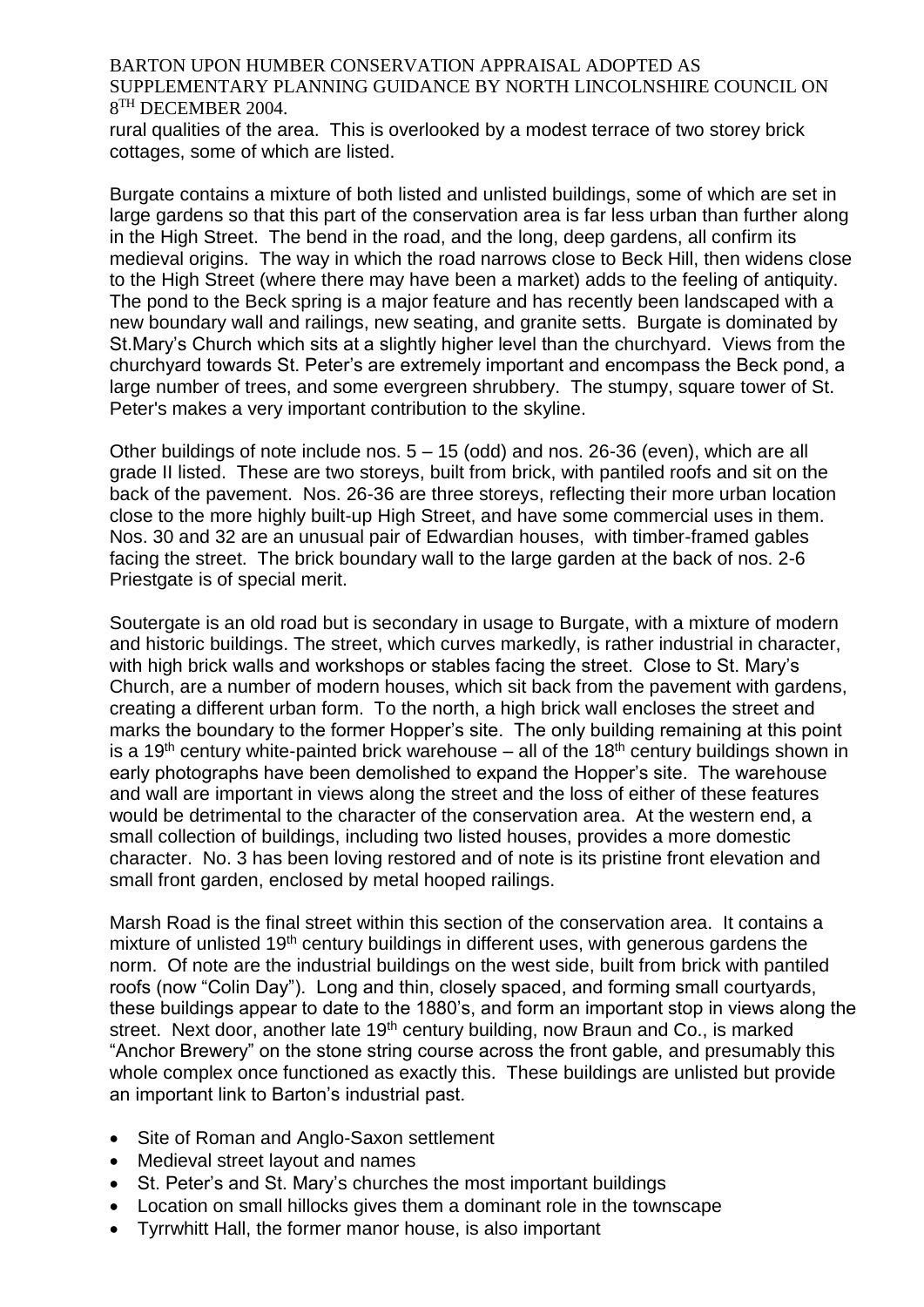- "The Beck" spring, pond and adjacent green provide valuable open space
- Whitecross Street and Priestgate have almost continuous frontages of good 18<sup>th</sup> and 19<sup>th</sup> century houses
- Buildings pantiled roofs, red brick frontages, sash windows and Georgian doorcases
- Burgate and Soutergate have more dispersed development with some listed buildings and some modern development
- Trees make valuable contribution to the townscape
- Marsh Lane more rural with former brewery a notable building

## **6.4 The Commercial Core : Market Place to High Street.**

This area encompasses the more commercial buildings of the town centre, including Market Place, Holydyke, George Street, King Street, Chapel Lane and the High Street. It also includes the more prestigious 19<sup>th</sup> century buildings in Queen Street and High Street which are sadly now in different uses or threatened by neglect. The street frontages are generally closely packed with terraced properties, apart from Holydyke and Chapel Lane, which have between them several large buildings set in gardens. Activity is concentrated in the main shopping streets (Market Place, George Street, King Street and High Street). By contrast, Holydyke has fewer pedestrians although busy through traffic is detrimental to the area. Chapel Lane is very much a back-water. The topography is generally fairly flat, with slight gradients in Holydyke and George Street. The street pattern is medieval, and the way in which roads narrow and then widen again provides a variety and liveliness to the townscape.

#### **Market Place.**

Market Place is busy with traffic and shoppers. The road widens to create a modest "square", now used for car parking. The street frontages are regrettably altered in places, with modern intrusions and demolitions leaving gap sites which need improvement, particularly the Kwik Save site on the northern side. Along the south side, a continuous terrace of listed buildings encloses the space more satisfactorily. These are  $18<sup>th</sup>$  or  $19<sup>th</sup>$ century in date, often with good shopfronts. Two or three storeys high, they have pantiled roofs and sashed windows of varying designs. To the east, another terrace of unlisted buildings of some interest conceals the courtyard and site of the flour mill. This was built in c.1819 and continued grinding corn in production until the 1950's. The actual windmill has lost its sails, but its black tarred sides and conical shape is a very important landmark in the town.

Along the northern side, the buildings are far more varied and include the some modern infills. Of note is the George Hotel, grade II listed, with inside, an interesting  $17<sup>th</sup>$  century staircase although its external appearance, with fake timbering, suggests a much later date. The National Westminster Bank is a good 1920's purpose-built bank in the neo-Georgian style. It has red brick elevations which are decorated on the front with stone quoins, panels, and a pediment. To one side, a narrow entrance leads to a courtyard with some 18<sup>th</sup> century brick buildings marked as the Queen Inn. Beyond the bank, forming the northern side of the square, is a row of very altered and varied buildings, including one completely modern bank and the former Constitutional Club, built as the town's Corn Exchange in 1853. A surprising alteration to no. 10, is the insertion of a 1960's fully glazed screen, and the modern shopfronts to nos. 11 and 12, are both detrimental to the appearance of these buildings. Nos. 13 and 14, which once formed the enclosure to the Market Place, have been demolished, presumably to widen the road.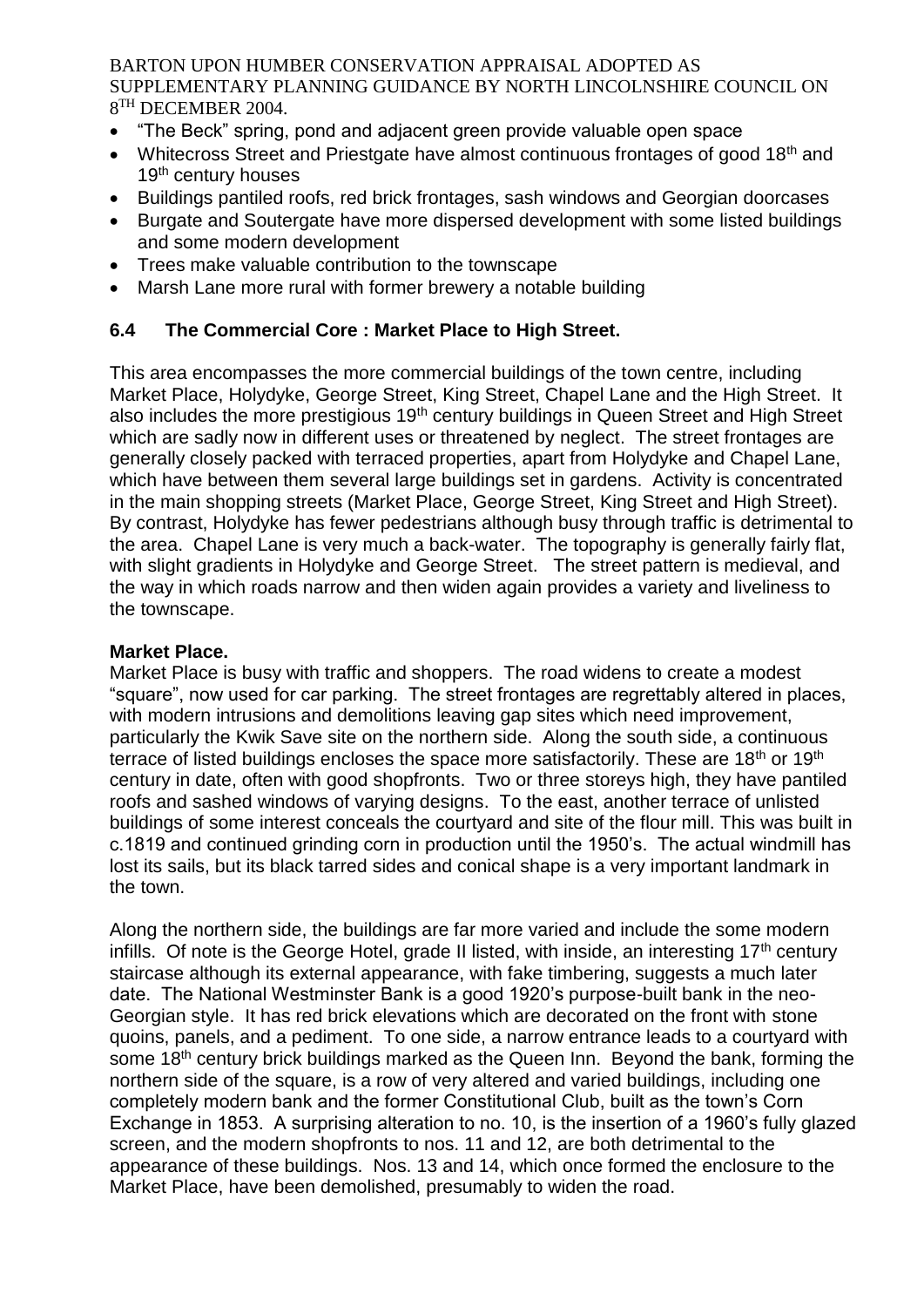The Market Place has the potential to provide Barton with an attractive centrepiece, but requires a comprehensive landscaping scheme. Improvements could include providing greater priority to pedestrians, limiting the provision of on-street parking, the planting of trees, the laying of better quality paving, the replacement of the bus shelter, and the installation of better street furniture and lighting. The redevelopment of the Kwik Save site could also reinstate the frontages to provide a more "historic" character to the street.

Of note are the views from the Kwik Save car park across the walls and back gardens of listed buildings in Whitecross Street, the view of the roofs of the buildings to the west, and the views along Barrow Road from the Market Place.

To the south of the Market Place, Castledyke South marks the conservation area boundary with former stables and outbuildings on the northern side and modern housing on the south. On the corner with Brigg Road is a "Building-at-Risk" – an impressive building of the early 1900's built as offices for the Hopper Bicycle Company. Part of it has already been allowed to fall down and repairs are urgently needed. Next to it, the Freemasons' Hall of 1874 and the adjoining 18th century house are currently outside the conservation area.

- Market Place has mainly commercial uses
- South side contains continuous group of historic buildings, mainly listed
- Some very good shopfronts
- North side is more altered
- George Hotel, the Constitutional Club and the former flour mill are the notable listed buildings
- The National Westminster Bank a notable unlisted building
- Area requires enhancement, particularly outside Kwik Save
- Castledyke South area important for its archaeology (Anglo-Saxon cemetery)
- Former offices for Hopper's Cycles a Building-at-Risk

## **Holydyke and Chapel Lane.**

Holydyke contains a mixture of uses with several groups of residential property, two public houses, the town library and doctors' clinic, an engineering works, a Sunday school, and a home for the elderly. The streetscape is therefore rather fragmented although the brick boundary walls provide some cohesion. Trees are important, especially in the garden of Providence House and Beech House. Holydyke is a major vehicular route and the most undulating of all the town centre streets. It includes a number of Buildings of Townscape Merit and some listed buildings, the most notable being the George Hotel and the Wheatsheaf Inn. The George Hotel at this point appears more 18<sup>th</sup> century and has windows of that date facing the Wheatsheaf Inn. This building sits in a slight dip and also appears to date to the 18th century as it has end stacks with multi-paned sash windows. At the western end of Holydyke is a long terrace of late  $18<sup>th</sup>$  century listed houses (nos. 20-36) (even), two storeys high and built from brick, sometimes painted. They have pantiled roofs, sash windows and substantial chimney stacks, although one (no. 32), has lost both its original door and windows and urgently needs restoration, and others have lost individual features of interest. Nos. 12-18 are also listed but slightly later in date. Unusually, they sit back slightly from the road, with low brick walls and small front gardens. They have slate roofs and six-over-six sashes with white painted rusticated lintels with keystones, contrasting with the plum-coloured brick.

Between the listed buildings are a number of groups of houses, some Victorian or Edwardian terraces, and some semi-detached, of townscape value. Small gardens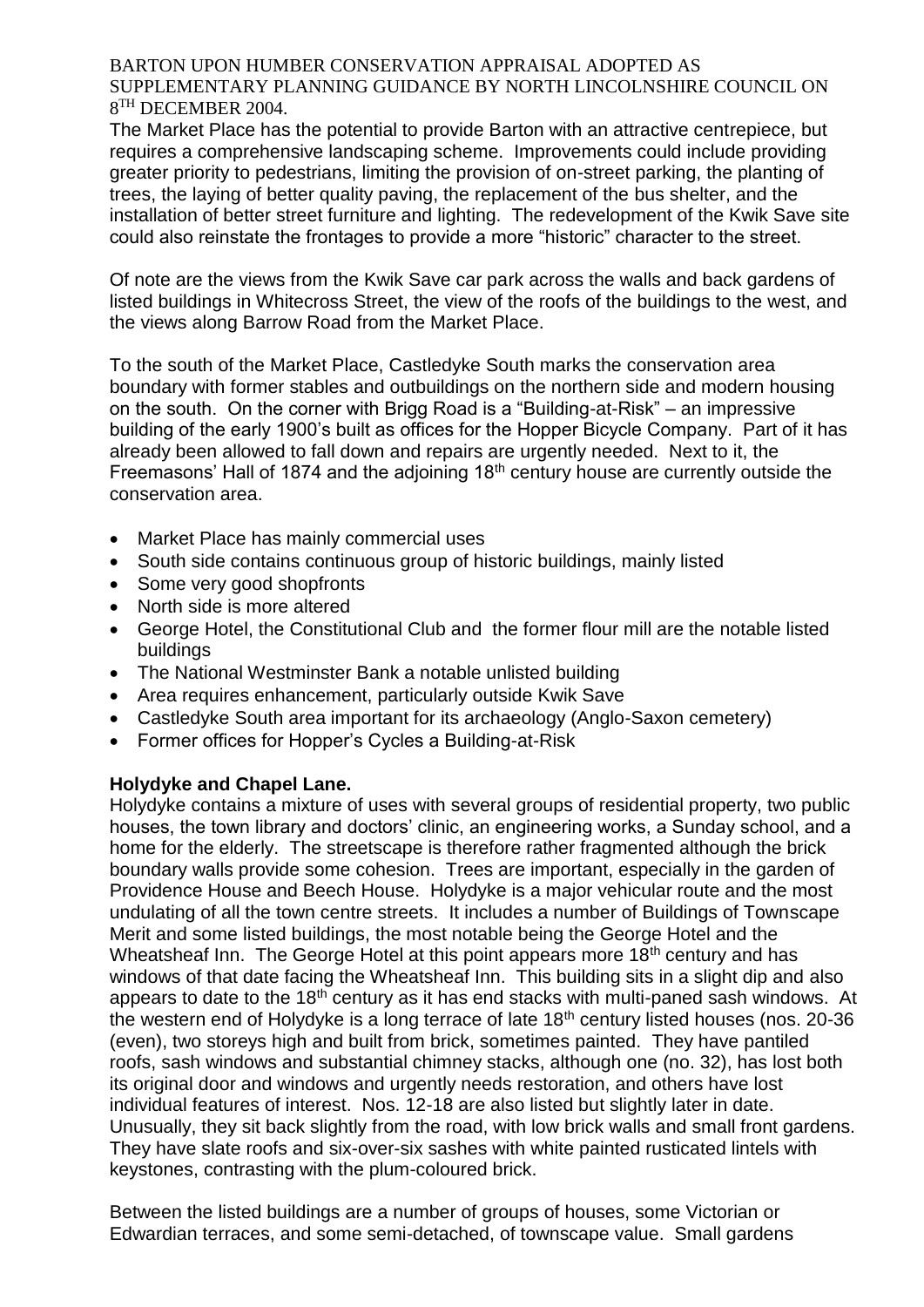provide some protection from the traffic. Several substantial unlisted buildings are of note, principally the library called Providence House. This sits in a large garden with some lowkey modern buildings close by. This building has a severe classical façade, is two storeys high, with a parapet to the front above honey-coloured stone elevations. The first floor margin-lights to the windows add interest. It dates to 1854 and was built for Thomas Tombleson, one of Barton's largest landowners.

Next door, and at right angles to the road, a two storey workshop now forms part of the premises of J W Stamp Engineers. The tiny, blocked-up lancet windows on the end wall suggest that this was once a barn, with the alterations to industrial use taking place around 1900 (from the style of the fenestration). This building stretches from Holydyke through to Chapel Lane and has a very prominent pantiled roof which makes a major contribution to the character of the conservation area.

The modern rear extension to a care home facing Chapel Lane is fortunately screened by a large beech tree, positioned on the boundary with Holydyke. On the corner with Vestry Lane, a small red brick school with a pair of tall, Gothic windows sits on the back of the pavement. This was built in 1902 as a Sunday school for the Methodists who worshipped at the Trinity Methodist Chapel next door. The chapel is a large, impressive building constructed in 1861 in grey brick with stone dressings, whose main entrance faces north to Chapel Lane. The high brick wall on the opposite side of Vestry Lane is another townscape feature of special note.

The section of Holydyke between Hungate and Fleetgate, on the outskirts of the conservation area, has been affected by the recent construction of a Lidl supermarket on a backland site between Holydyke and the High Street. There are a number of early 20<sup>th</sup> century houses with small gardens of some townscape value, which continue along Westfield Road. An offshoot of Fleetgate continues northwards, also affected by the new supermarket, with a wide entrance and clear views across the new car park. A number of rather isolated listed buildings ( nos. 3, 5, 7 and 9) lie on the east side, which form a group with no. 2 on the opposite side of the road.

At present, part of Holydyke is excluded from the conservation area but this appraisal includes a recommendation to increase the designated area to include two groups of historic buildings on the south side.

Chapel Lane is another medieval street which connects George Street to Junction Square. Along the north side are continuous terraces of 19<sup>th</sup> century houses and cottages, unlisted but providing a high quality streetscape. The former United Reform Chapel, with its associated minister's house, is dated 1806 and is listed grade II. The chapel contains its original fittings and needs urgent repairs and conservation. On the south side of the road, the Trinity Methodist Church is the dominant feature, with a group of listed buildings facing Junction Square. The new supermarket on the corner of Vestry Lane, with its car park, creates a regrettable gap in the street frontage. Facing this, a large car park was taking shape at the time of the survey (March 2001) which has destroyed the side of the street and which will hopefully provide an enclosing brick wall and trees to recreate a sense of enclosure.

- Holydyke has very mixed uses
- Terraces houses or more dispersed development with gardens
- Trees important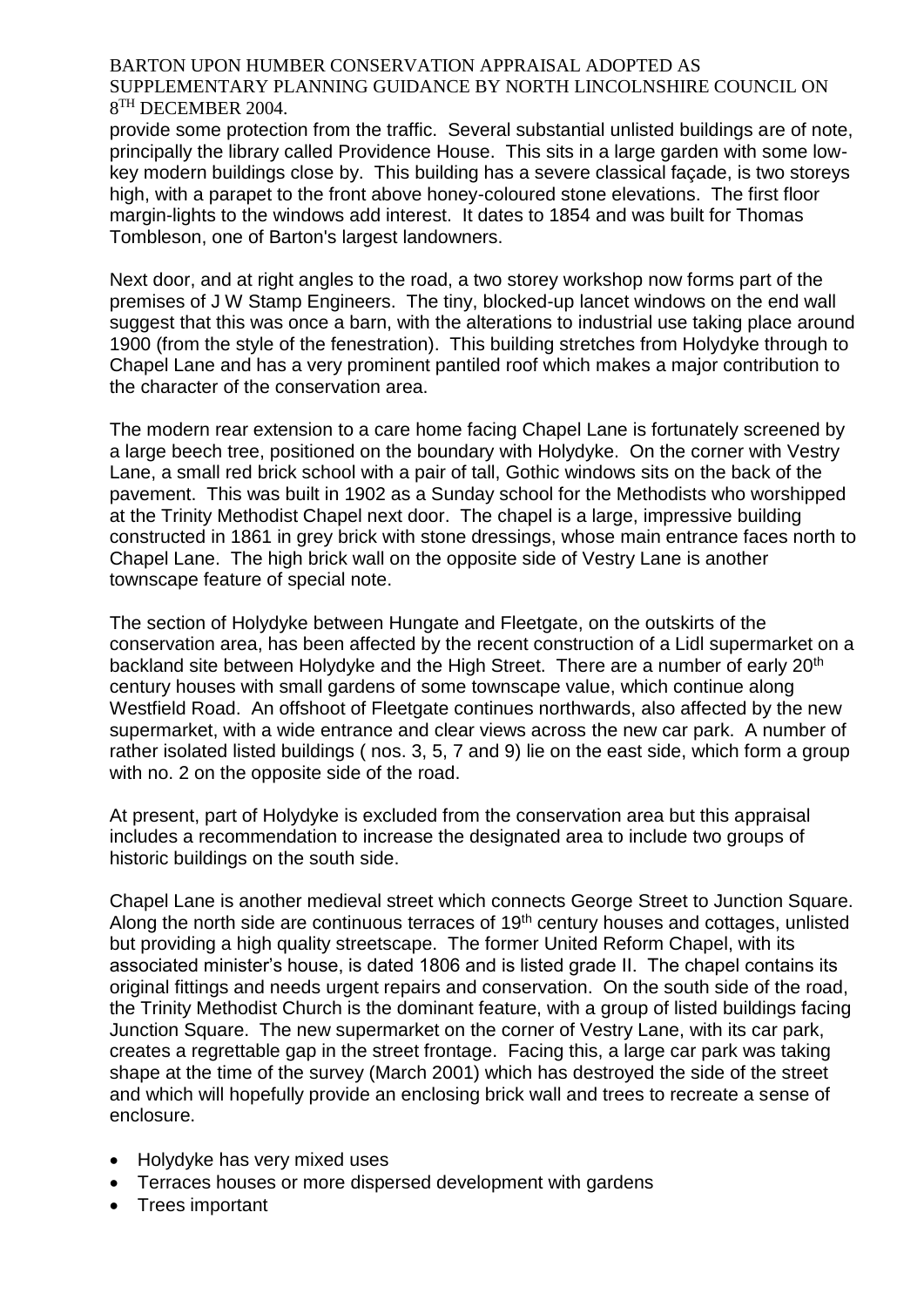- George Hotel, Wheatsheaf Inn, and the Trinity Methodist Church and Sunday school the notable listed buildings
- Nos. 20-36 Holydyke also listed : pantiled roofs, two storeys high, dark red brick walls and sash windows
- Providence House (the library) and the former barn (now J W Stamp Engineers) the most notable unlisted buildings
- Former United Reform Church in Chapel lane, with its original fittings, a rare survival of its type
- Two new supermarkets have created gaps in the historic street frontages

## **George Street and King Street.**

These two roads connect the High Street to the Market Place and form part of the commercial core of the town. George Street was once called the Old Market Place and the widened roadway indicates its earlier function. Of note are the changes in width, the gentle curve of George Street, and the almost continuous terraces of listed buildings along the west side of both streets. These  $18<sup>th</sup>$  and  $19<sup>th</sup>$  century buildings are generally two or three storeys high, and built from red brick or covered in painted render. The Co-Op and Moss Pharmacy (nos. 7 and 9 George Street) form an unusually detailed group, with a brick parapet concealing a pitched tiled roof. Immediately adjacent, nos. 11-15 date to the 18<sup>th</sup> century and are three storeys high with detailing typical of the period, including diagonal-set brick eaves cornice, some original multi-paned sash windows, and pantiled roofs. No. 17 is similar but slightly later, with rusticated lintels with keystones, somewhat obscured by the painted finish. Continuing down King Street, two groups of cottages, now with a variety of shopfronts, forms an unusual terrace. Nos. 1-7 have two storey fronts, with rendering to the first floor, marked out to replicate stone. Nos. 1-5 were apparently built as one house in 1727. Small, six light casements, a coved eaves cornice, and a steeply pitched slightly overhanging pantiled roof, all add interest. Nos. 9-13 are similar but lower in height. Beyond these cottages, further listed two storey buildings, heavily altered, continue almost down to the High Street. Pantiled roofs and some original multipaned windows fortunately remain, but the painted brickwork, modern shopfronts and replacement windows are less appropriate features. This group, including no. 25 King Street ( an empty Building-at-Risk) would benefit from sensitive restoration.

On the east side of George Street, the buildings are a mixture of new and late 19<sup>th</sup> century, two storeys high with some examples of historic details. Further along in King Street, a listed building forms an attractive corner with Priestgate, but beyond this building is a modern block of offices of no merit, with a more sensitively designed doctor's surgery stretching most of the way down to the junction with Burgate.

- Medieval layout including site of former market place
- Street widens and narrows, with a gentle curve
- Mainly commercial uses
- West side of both streets contain almost continuous terraces of listed buildings
- Mainly two or three storey 18<sup>th</sup> and 19<sup>th</sup> century buildings
- Variety of details including pantiled roofs, painted brickwork, sash or casement windows
- Nos. 1-7 King Street have unusual rendered fronts, marked out to replicate stone, with a coved timber eaves cornice
- Some good shopfronts remain
- No. 25 King Street a BAR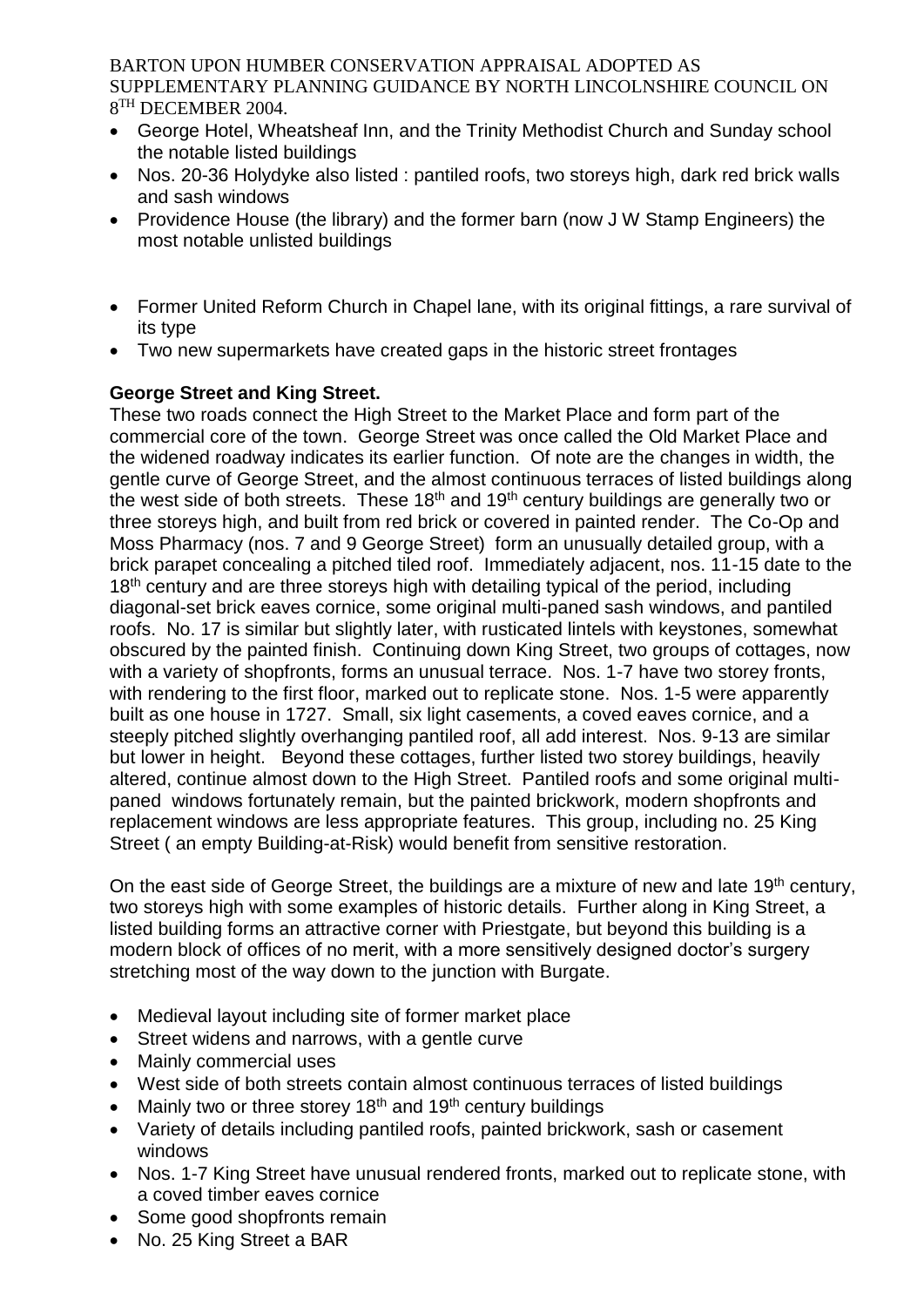- East side George Street has a few Buildings of Townscape merit and some modern infill
- East side of King Street has two large "neutral" modern buildings

#### **High Street, Queen Street and Hungate.**

This area contains a high concentration of listed buildings in an urban setting, with few trees or gardens. High Street narrows to the west, but it widens to the east, close to the junction with Queen Street, perhaps reflecting the site of an earlier market. Along the street are continuous terraces of  $18<sup>th</sup>$  and  $19<sup>th</sup>$  century buildings with shopfronts to those buildings closest to George Street. These date to the 18<sup>th</sup> and 19<sup>th</sup> century, and are two or three storeys high, and are usually built from red brick with pantiled roofs facing the street. The varying roof lines provide variety and a number of typical details (sashed windows, pantiled roofs, brick dentil eaves cornices, and rusticated lintels) add interest. Some of the shopfronts retain their original details although regrettably many have been subject to less sympathetic alterations.

To the west, the High Street continues beyond Junction Square, to link with Fleetgate. On the north side the historic buildings form an almost continuous terrace, with a number of mainly 18<sup>th</sup> century listed buildings intermingled with Buildings of Townscape Merit. Of note is the former farmyard behind no. 92 and nos. 94-96. The large, open garden, almost a field, to the back of these buildings reflects Barton's agricultural past and provides impressive views of the first tower of the Humber bridge. No. 92 has a modern concrete tiled roof, but its brickwork and flush sashes suggests a late  $18<sup>th</sup>$  century date and it may have been built as a farmhouse. Nos. 94-96 has tumbled brick end gables, end stacks and modern "Georgian" shopfronts. The Coach and Horses Public House (no. 86) is another 18th century building with a wood eaves cornice below a pantiled roof, and rusticated quoins with rusticated window lintels. On the south side, the creation of the Lidl Supermarket has resulted in the demolition of several 19<sup>th</sup> century buildings and the sense of enclosure has been totally lost. Hungate has been similarly compromised by the erection of modern blocks of flats although some small groups of historic cottages remain.

To the east lie a number of important listed buildings: Oddfellows Hall (1864), the former Police Station of 1847, and no. 10 High Street (late 18<sup>th</sup> century). These form a group with the prestigious buildings in Queen Street and they all make a major contribution to the historic character of the town centre. No. 10 is a three bay house, with a notable front boundary wall and railings enclosing a front garden which provides an attractive setting to the house. The former Police Station is built in matching red brick, with a domestic appearance. Oddfellows Hall is strikingly different, and is built in an Italian Renaissance palazzo style, heavily decorated by the use of contrasting red and grey brickwork, with rusticated brickwork to the ground floor.

Some limited improvements to the pavement and street furniture in the High Street have recently been carried out. However, the appearance of this part of the conservation has been adversely affected by the overhead wires, the narrow tarmac pavements, the lack of trees, the loss of original features such as sash windows, and the poor condition of many of the buildings.

In Queen Street are a number of large, mainly detached municipal, religious or educational buildings, most of which are listed, with terraces of well detailed, early 19<sup>th</sup> housing close by. Further north are some good quality 19<sup>th</sup> century detached or semi-detached houses set in gardens. On the west side, the former Temperance Hall was built in 1843 and is now municipal offices and a community hall. It has a simple, classical brick façade, five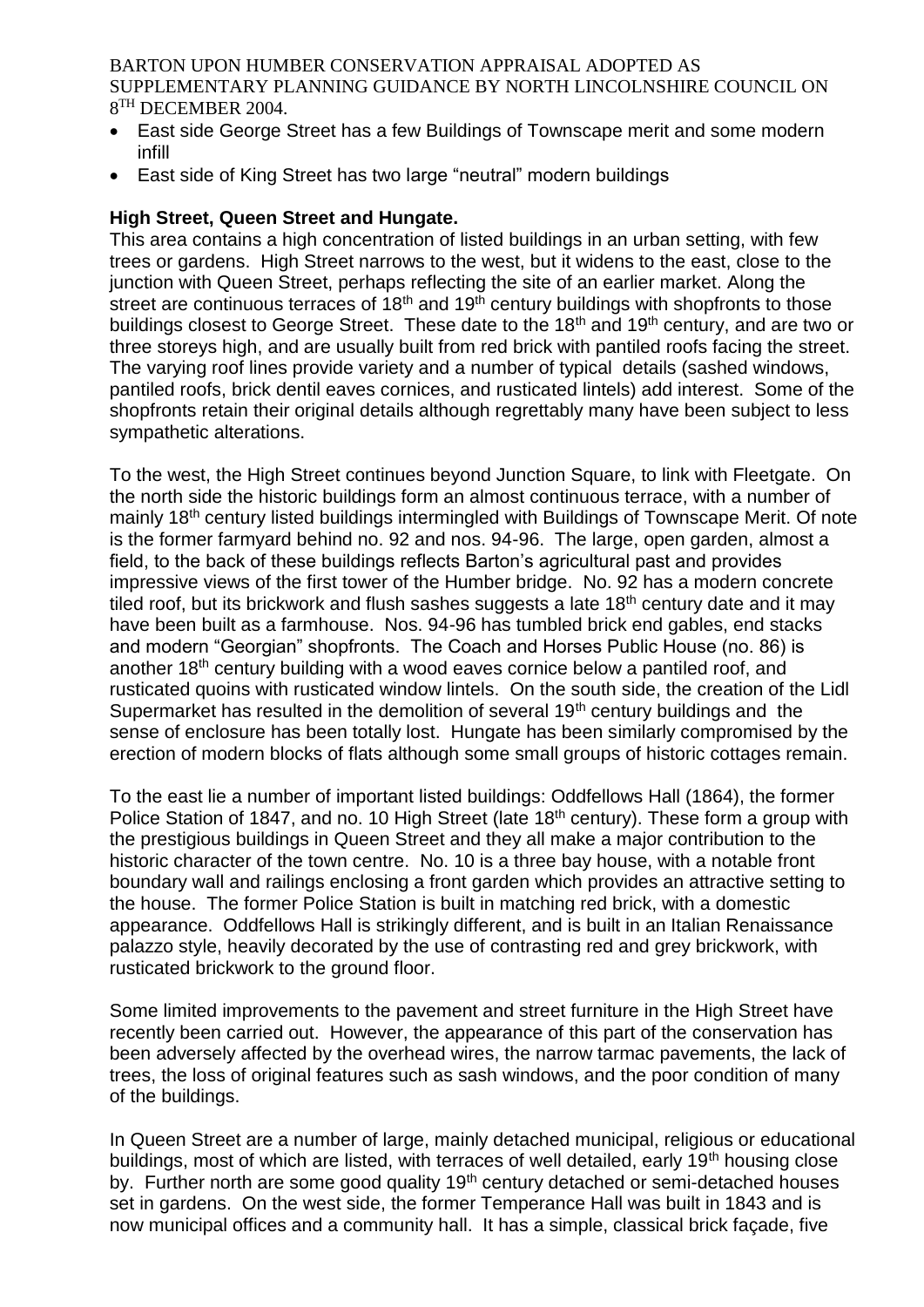windows wide, with Ionic pilasters stretching up two storeys to a parapet. Next to it, a terrace of late 18th century cottages are surprisingly unlisted. On the opposite side of the road is Barton's most seriously "At Risk" building – the neo-Tudor former National School of 1844. This grade II listed building requires urgent repairs and a new use. Next door, the former Primitive Methodist Chapel of 1867 is not listed (but probably should be) and is now used by the Salvation Army. Its flamboyant Romanesque elevations, with decorated brickwork and heavy central pediment above the original pair of front entrance doors, makes an important contribution to the views along Queen Street. Of note is the high brick walls and a final building of interest, the former Liberal Club (now the New Queens Club) of 1911.

High Street:

- Medieval street with widening close to Burgate suggesting site of earlier market
- Very urban form : hardly any gardens or trees with continuous terraces of mainly listed  $18<sup>th</sup>$  and  $19<sup>th</sup>$  century buildings
- Most notable buildings : no. 2, The former Police Station and Oddfellows Hall
- Commercial uses closer to George Street
- Two or three storeys, pantiled roofs, some tumbled brick gables, sash windows, brick or painted render walls
- Some historic shopfronts but many modern
- Some limited recent improvements to paving and street furniture, but more comprehensive scheme, including new trees, required
- Beyond Junction Square north side of High Street is more intact
- Interesting survival of farmhouses/farmyards
- South side adversely affected by creation of new supermarket

## Hungate:

- Some 19<sup>th</sup> century cottages but otherwise modern buildings
- Rather open streetscape, although improvements have been made to paving etc. at Junction Square

## Queen Street:

- Laid out in 1830's
- Wide street with brick walls
- More open layout to north
- Southern section contains best examples of Victorian prosperity : Temperance Hall, National School (BAR), and the Primitive Methodist Chapel
- Northern section contains good examples of Edwardian houses

# **6.5 Area 4: 19th century expansion: Marsh Lane and Queens Avenue.**

Marsh Lane is a wide, slightly curved road which leads northwards from the town centre towards the Humber. On the west side are mainly modern houses with very large gardens, providing a rural quality to the area. This contrasts with the continuous terraces on the east side, which join up with a long, low line of cottages built in the early 1900's to house workers from the nearby Hopper's Cycle Works. F Hopper and Co. started making bicycles in Barton in the 1880's and production did not cease until one hundred years later. None of these buildings are listed, but they make an important contribution to the character and appearance of the conservation area and are marked on the Townscape Appraisal map.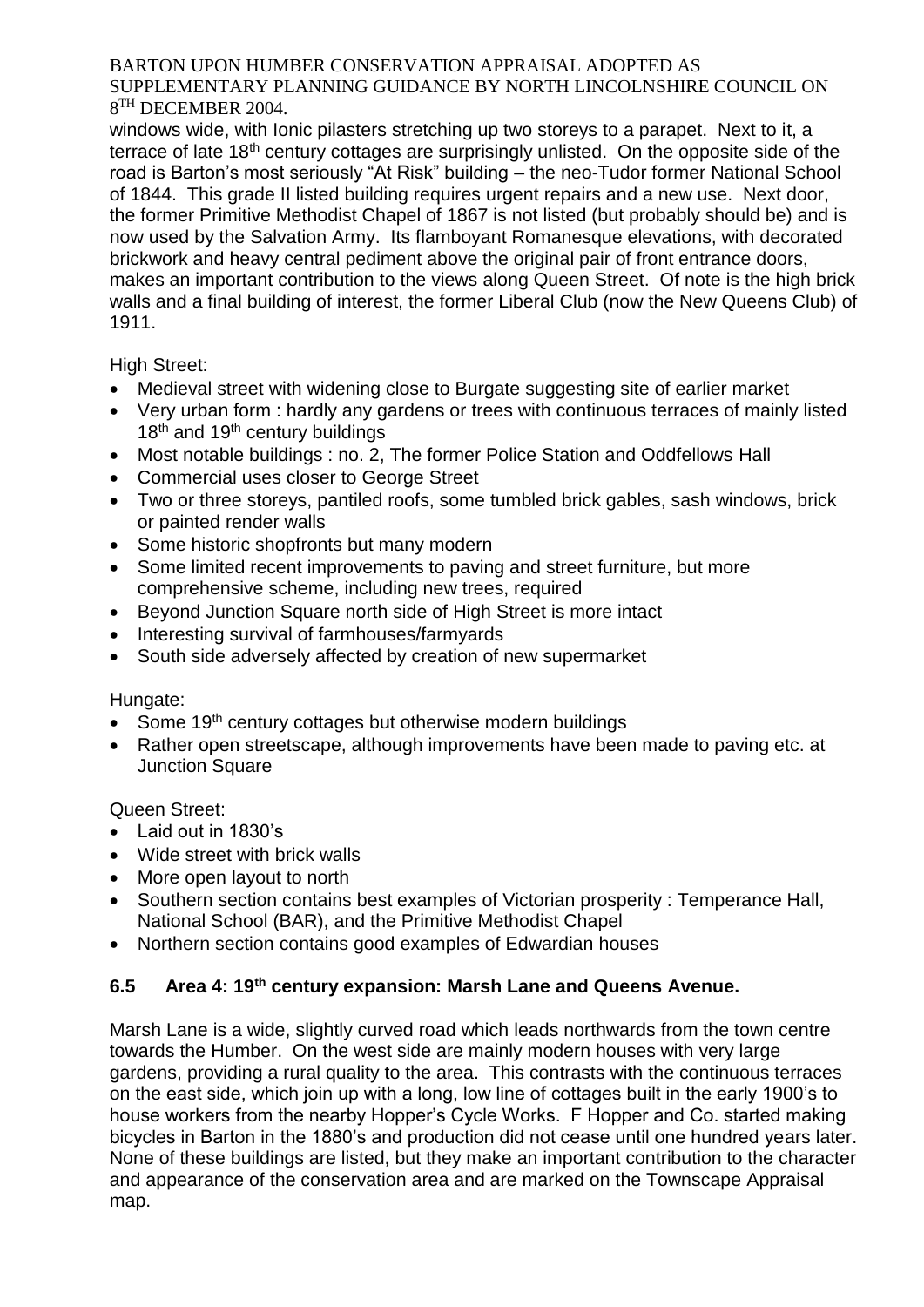Queens Avenue contains long terraces of almost identical Edwardian houses, two storeys high and built from red brick with small front gardens. Of note are the ground floor bay windows with moulded dentil cornices and curved lead roofs. With no Article 4 Direction in this part of the conservation area, many of these unlisted houses have been affected by unsympathetic alterations including replacement windows, front doors and the loss of original details to the front bays.

Marsh Lane:

- Marsh Lane curves northwards to Humber
- Rural, open character
- Some modern houses with large gardens
- Hopper's cottages and adjacent former factory building important to character of the area

Queens Avenue:

- Good example of continuous Edwardian terraced housing
- Two storeys high, red brick with small front gardens
- Bay windows the most important feature
- Cumulative change is adversely affecting the character of these buildings (no Article 4 Direction)

# **6.6 Area 5: Fleetgate and Newport Street.**

Fleetgate is one of Barton's oldest streets and probably developed close to the small port at Barton Haven. In the late medieval period this area would have been slightly separate from the main settlement around the two parish churches, and even now Fleetgate is somewhat removed from the town centre. The street is long and narrow, with almost continuous terraces of two or three storey houses on either side, closely packed together apart from one modern house, set in a garden, on the west side. Otherwise, all of the buildings are listed or have been assessed as Buildings of Townscape Merit. Most of the buildings were built as houses although many have 19<sup>th</sup> century or later inserted shopfronts, all on a small scale. Some of them remain open but mostly the buildings are in residential use and are characterised by the use of dark red brick, sash windows, Georgian doorcases and pantiled roofs. There is no "grand house", but the most notable buildings include the White Swan Public House, no. 46, and no. 51, listed grade II\* for its  $14<sup>th</sup>$  and  $15<sup>th</sup>$  century timber frame and its  $19<sup>th</sup>$  century shopfittings. No. 46 has a small yard and regrettable modern building to the south, providing the only break to the built-up frontage on this side of the road. Beyond Fleetgate the conservation area ends, but some terraced houses along Butts Road make a contribution to the character of this part of Barton, although the demolition of the railway in 1973 left a large gap site, now only partially filled by a modest railway halt. From here views up the river towards Barton Haven, and the Ropewalk, are important.

Fleetgate was comprehensively repaved with York stone in recent years, providing an appropriate setting for the many historic buildings. This paving continues round into Newport Street, another old route which eventually leads into Soutergate. This street widens and narrows and has a variety of mainly two storey terraced buildings, many of them listed, close to Fleetgate. Further east, development becomes more fragmented with modern houses, set in gardens, and breaks in the streetscene created by blocks of garaging and a new access road to a housing estate. Of note is one of Barton's best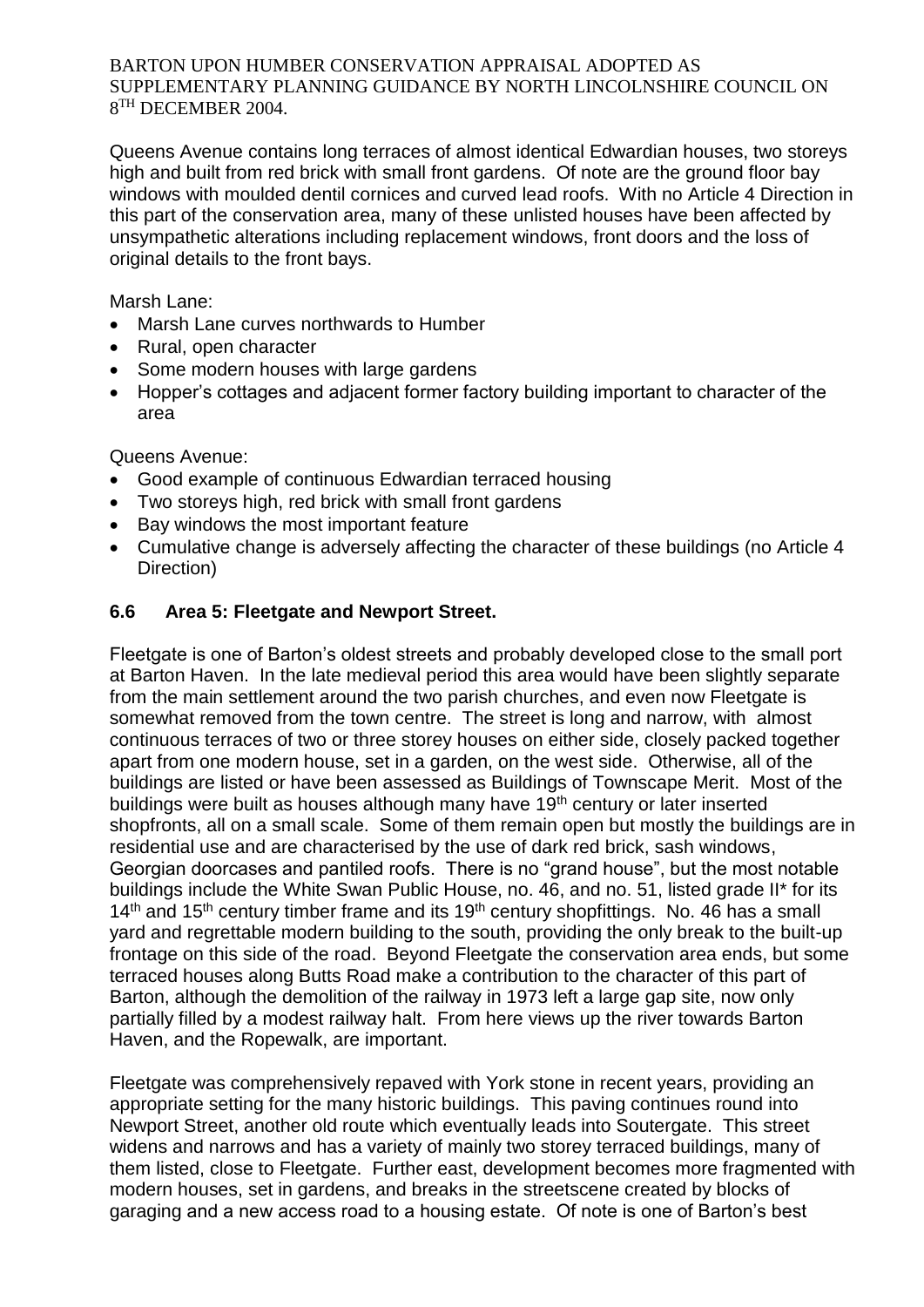houses, New Hall, listed grade II\*, which sits on a large plot behind a brick wall and clipped hedge on the junction with Queens Avenue. Symmetrically designed with a high, pantiled roof over two storeys, it dates to c.1690 and it has a re-used c.1760 doorcase. Of local interest are nos. 82-86, built in 1836 as the Primitive Methodist Chapel and enlarged in 1844. A small barn on the south side (next to no. 63), somewhat altered, provides further links to Barton's past.

Between Newport and the High Street are Maltby Lane and Finkle Lane. These contain a number of good quality terraces of modest red brick Victorian cottages and small houses, mostly built on the back of the pavement line and two storeys high. Of note is the former school, now a Youth Club at the southern end of Maltby Lane, and Maltby Cottage, an 18<sup>th</sup> century house with tumbled brickwork and a high garden wall, which should possibly be listed. On either side of these lanes lie large gardens, largely hidden from public view, which have never been developed and which provide pleasant views for local residents.

Fleetgate:

- One of Barton's oldest streets
- Narrow with almost continuous  $18<sup>th</sup>$  and  $19<sup>th</sup>$  century buildings on either side
- Varied design but mostly two or three storeys high, with brick elevations and sash windows
- Notable buildings : White Swan P H, no. 46 and no. 51 (listed grade II\* for its 14<sup>th</sup> and 15<sup>th</sup> century timber framing, and 19<sup>th</sup> century shopfront and internal fittings)
- Modern York stone paving

Newport Street:

- Very varied townscape; north-east side is somewhat altered
- **Fewer listed buildings but some good 19th century groups**
- Some modern infill
- New Hall (II\*) the most notable building

Maltby Lane and Finkle Lane:

- Mainly 19<sup>th</sup> century unlisted cottages
- Some modern development but no gaps
- Maltby Cottage the most notable building

## **6.7 Area 6: Later suburbs: Westfield Road and West Acridge.**

This last area represents late 19<sup>th</sup> century expansion, with terraced, semi-detached and detached houses, usually with spacious gardens, spread out along the road. Trees and mature shrubbery provide interest. The most important houses are a group of listed buildings on the north side of Westfield Road (nos. 2-14 even) which date to the early 19<sup>th</sup> century. Built from red brick and two storeys high, they are a good example of simple cottages with pantiled roofs and sash windows. Slightly further along the road, a further group of late 19th century cottages have attractive porches with fishscale slates, carved barge boards and ornate cast iron railings. Of note is the substantial brick wall and adjoining barn on the south side of the road.

- One group of listed buildings at eastern end (nos. 2-14)
- $\bullet$  Some 19<sup>th</sup> century cottages with decorative porches
- $\bullet$  Otherwise late 19<sup>th</sup> century houses, set in gardens
- Trees and mature shrubbery important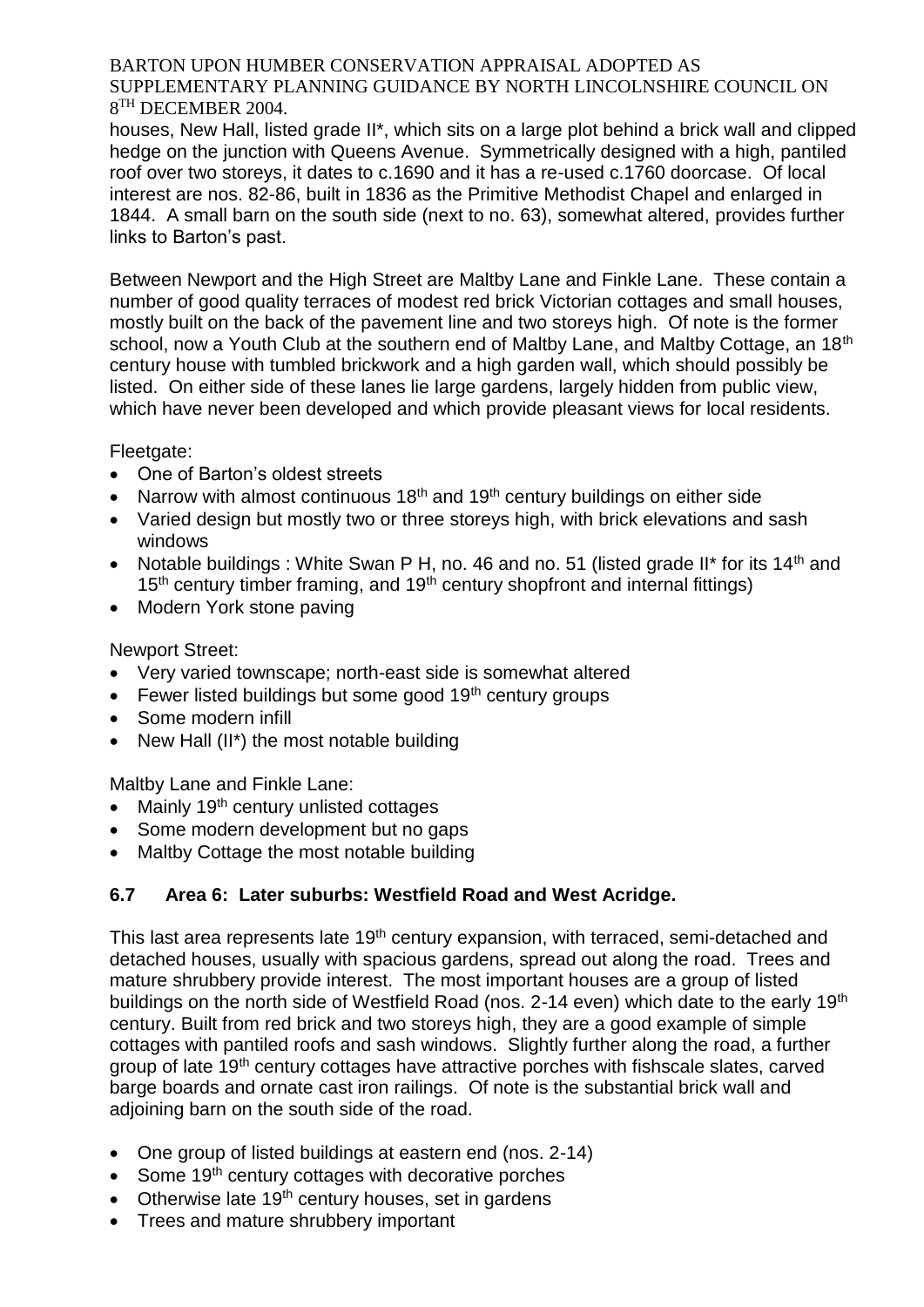# **7 PROBLEMS AND PRESSURES.**

## **7.1 General introduction.**

Within the Barton-upon-Humber Conservation Area there are a number of threats to the character of the conservation area. Principally threats can be listed as:-

- Neglected and empty sites and buildings.
- A general lack of maintenance of the existing historic buildings.
- The use of modern replacement windows and doors.
- The loss of pantiled roofs.
- Poor control over alterations (particularly shopfronts and windows).

Barton suffers from the spread-out nature of the town centre so that there are many small shops, located in secondary shopping areas (such as Fleetgate and the western High Street). Some grant aid has secured the future of a limited number of historic buildings but much remains to be done, with many "Buildings-at-Risk". Street frontages have been destroyed by the siting of inappropriate modern development and by poor design. Traffic still intrudes in the Market Place and along Holydyke. Modern paving, modern street lighting and a mixture of street furniture are evident throughout the conservation area. The building of the Humber Bridge has provided some impetus to the local economy but the lack of "national" shops in Barton indicates the low levels of investment in the town centre.

#### **7.2 Buildings which have a negative or neutral impact on the Barton-upon-Humber Conservation Area.**

On the Townscape Analysis map (Figure 1) buildings or structures which it is considered have a negative impact on the surrounding conservation area have been identified. These are very scattered throughout the conservation area, with no obvious major groups of poor quality buildings. Many of these buildings date to the 1960's or later and were built with little regard to the historic building line or to the scale and general form of surrounding historic buildings. Policies relating to these buildings can be found in the Supplementary Planning Guidance for Barton.

Additionally, other buildings, which make a "neutral" contribution to the character of the conservation area, have been identified and are also marked on the Townscape Analysis map. These are older buildings that have been altered or modern buildings whose design is considered to be reasonably in keeping with the surrounding area.

## **7.3 Buildings-at-Risk.**

This appraisal has not included a detailed survey for buildings-at-risk but within the town centre a number of both unlisted and listed buildings were noted as being potentially "at risk". These include properties in Market Place, Brigg Road, Holydyke, King Street, High Street, and the school in Queen Street. The condition of such buildings creates a poor image of the town and their early restoration and re-use would be welcome.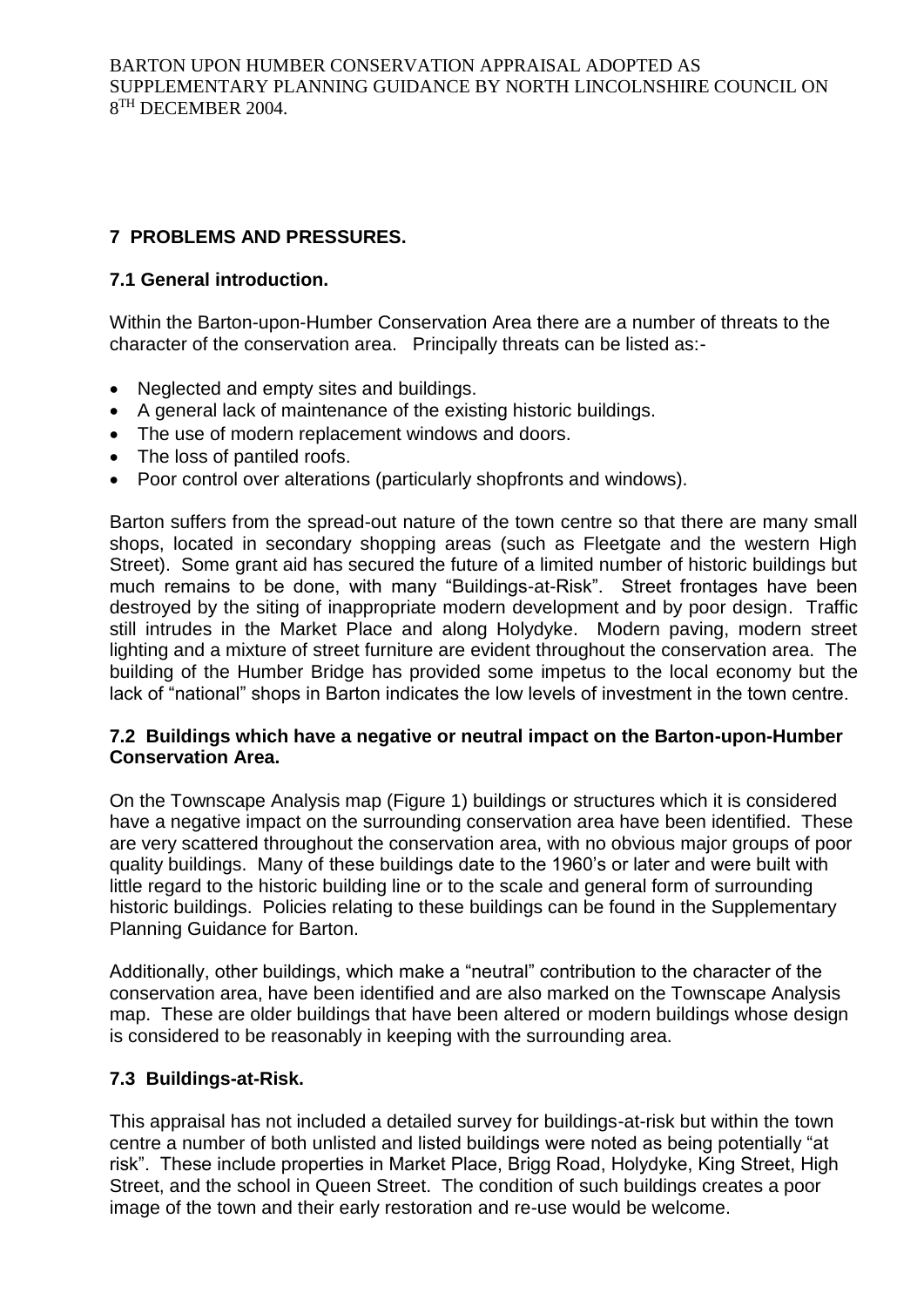#### **7.4 Sites which have a negative impact on the Barton-upon-Humber Conservation Area.**

The Townscape Analysis map (Figure 1) identifies sites which have a negative impact on the character of the conservation area, and which require enhancement or redevelopment. The most notable sites are:

- Outside Kwik Save in the Market Place
- The Market Place itself
- The supermarket car park in Vestry Lane/Chapel Lane
- The car park in Cottage Lane
- Side yard to Eagle House, Fleetgate

The development or enhancement of these sites would be acceptable to the Council.

## **7.5 New development within the Barton-upon-Humber Conservation Area.**

New development has intruded into the conservation area in a number of places, particularly in the Market Place and in King Street, although otherwise examples are fairly well spread out around the conservation area. This has resulted in a loss of existing historic fabric and unsympathetic changes to the townscape, such as along Newport Street, where the construction of new garaging has left gaps in the street frontage. Design guidance for any further development is included in the Supplementary Planning Guidance for Barton.

## **7.6 Alterations to existing historic buildings.**

Within the conservation area, a number of both listed and unlisted properties have suffered from the loss of original detailing and materials, such as the insertion of modern windows, the loss of original clay pantiles to concrete, and the insertion of unsympathetic shopfronts, particularly over-deep fascia boards. Guidance to avoid such change, which is detrimental to the overall character of the conservation area, is included in the Supplementary Planning Guidance for Barton.

## **7.7 Shopfronts.**

There are a number of historic shopfronts within the conservation area which make a major contribution to the character of the conservation area. Regrettably, many more have been adversely affected by unsympathetic alterations including:

- The loss of pilasters, corbels, and other historic details
- The installation of over-deep modern fascias, obliterating historic details
- The use of brightly painted signage
- Inappropriate lighting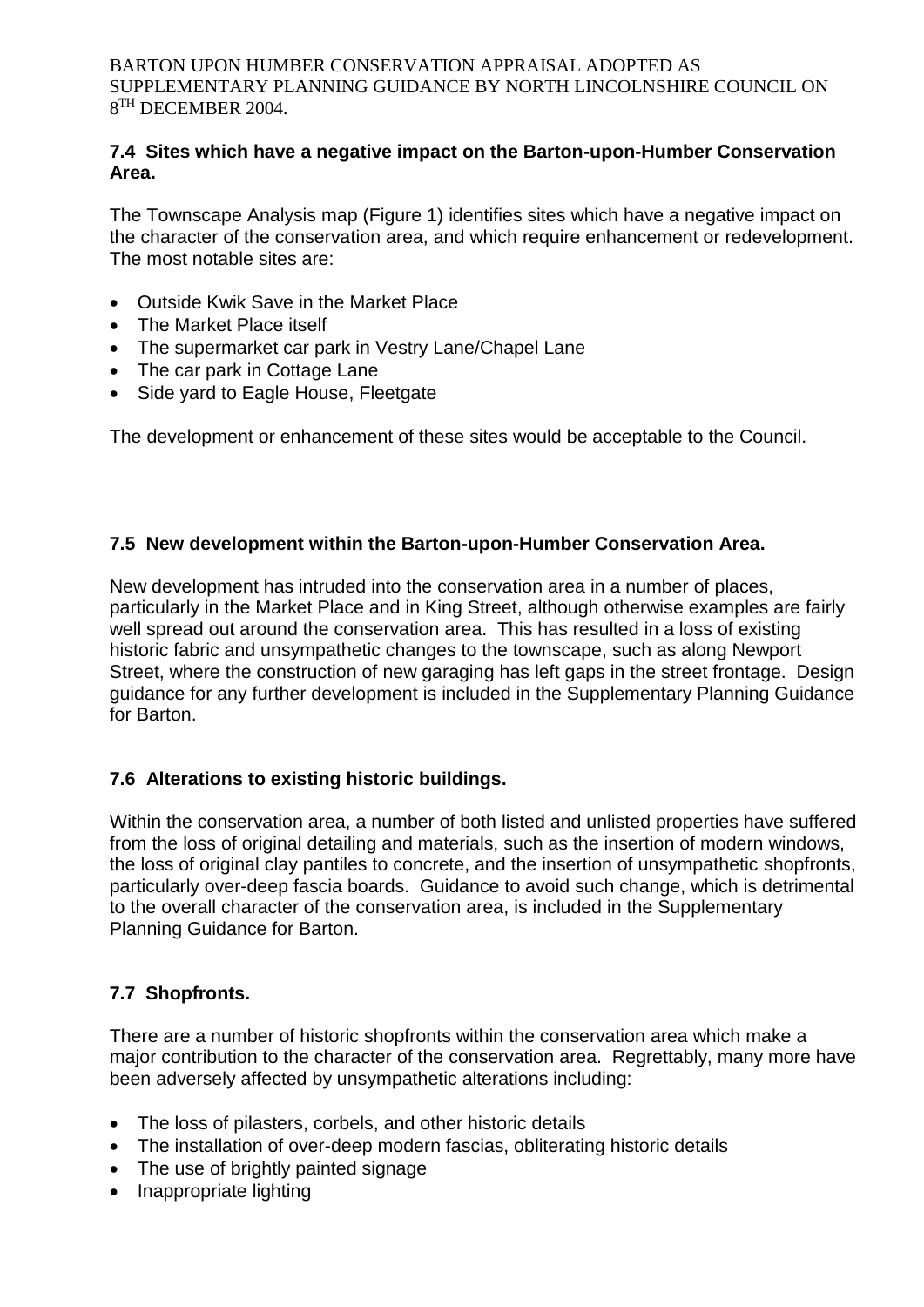A number of shopfronts have also been installed recently where it is clear that great care has been taken to provide an historically correct new shopfront, in character with the conservation area. Advice on further work, including proposed improvements to existing shopfronts, and the installation of new shopfronts, is included in the Supplementary Planning Guidance for Barton.

# **7.8 Trees.**

There are very few street trees within the Barton-upon-Humber Conservation Area, apart from the Beck Hill area, but trees in private gardens and in Baysgarth Park play an important part in the townscape and in views.

# **7.9 Summary**

- Lack of maintenance and poor standards of repair evident throughout the conservation area
- Loss of traditional details (particularly windows and doors) and materials (especially clay pantiles and their replacement with concrete)
- Economic decline a obvious problem, with empty shops and buildings-at-risk
- Some modern development adversely impacts on the character of the conservation area
- A number of sites require redevelopment or improvement
- Market Place in urgent need of improvement
- Historic shopfronts threatened by unsuitable change or removal
- Lack of trees within the town centre

# **8 RECOMMENDATIONS.**

# **8.1 General.**

This sections contains a number of recommendations which will be subject to public comment before parts of this appraisal are formally adopted by North Lincolnshire Council as Supplementary Planning Guidance. Further recommendations may be added, or existing ones deleted, as part of the public consultation exercise.

# **8.2 Buildings-at-Risk survey.**

The town contains a number of buildings at risk from lack of maintenance or from wholesale neglect because the buildings are currently empty. To assess the condition of these buildings a detailed Building-at-Risk survey should be carried out using English Heritage guidance notes and forms. The results of this survey can be used to monitor the condition of the town centre historic fabric and as a basis for concentrating resources such as grant aid.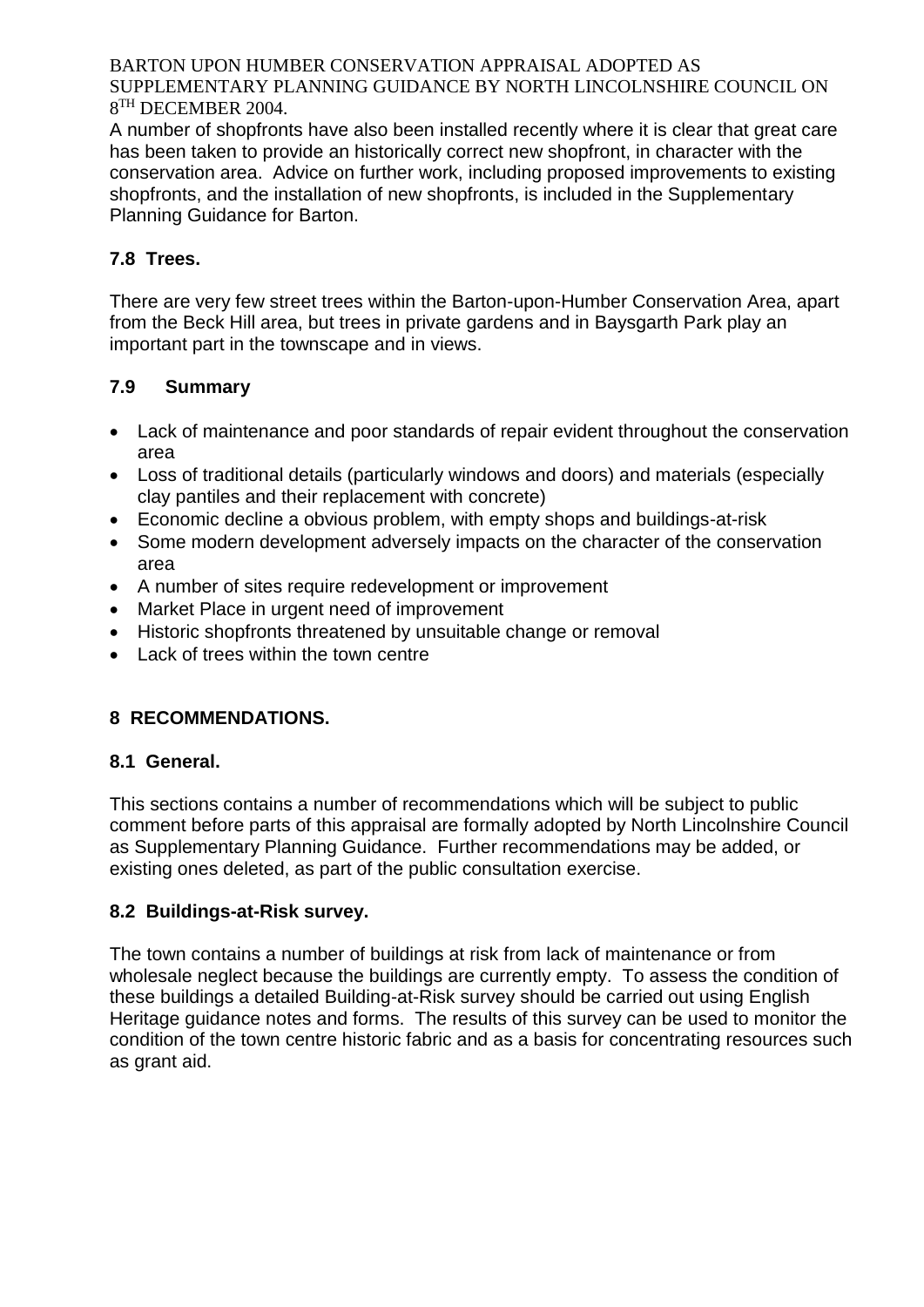## **8.3 Development control including Article 4 Directions.**

The cumulative loss to the historic character of the buildings within the Barton-upon-Humber Conservation Area has already been noted, particularly alterations to windows, doors, roofs and shopfronts. Many of these can already be controlled under existing planning legislation as they largely affect listed buildings, commercial properties or those in mixed uses (such a shop with a residential flat above) which such changes usually require planning approval.

Where unlisted family dwelling houses are concerned, such changes are normally allowed under permitted development rights, but the Council is able to bring them under planning control by serving an Article 4 Direction. When the Barton-upon-Humber Conservation Area was first designated, an early Article 4 Direction was served by the former Glanford Borough Council, and this still stands, affecting a limited number of unlisted family houses in the earlier part of the conservation area.

It is therefore suggested that the Council considers extending the Article 4 Direction to the whole conservation area, including the proposed extensions. These areas are mainly residential and which would therefore benefit most from this additional control. A new publicity leaflet, and annual circulation of information to residents, would raise public awareness of the implications of the Direction.

## **8.4 Barton-upon-Humber Conservation Area boundary review.**

Following a careful survey of the existing conservation and its immediate environs, the following changes are recommended to the existing boundaries:

#### *Deletions:*

(i) *Delete* properties in West Acridge which have been heavily altered (Proposal withdrawn following consultation exercise – IG October 2004).

(ii) *Delete* properties in Pasture Road which are 20<sup>th</sup> century and of no special interest.

#### *Additions:*

(i) *Add* further properties along Westfield Road, up to and including no. 65. These are good quality Edwardian houses with some interesting details, including bay windows.

(ii) *Add* a group of former farm buildings on the junction of Holydyke and Ferriby Road.

(iii) Add nos. 15-23a Holydyke, a group of late  $19<sup>th</sup>$  century houses with good details.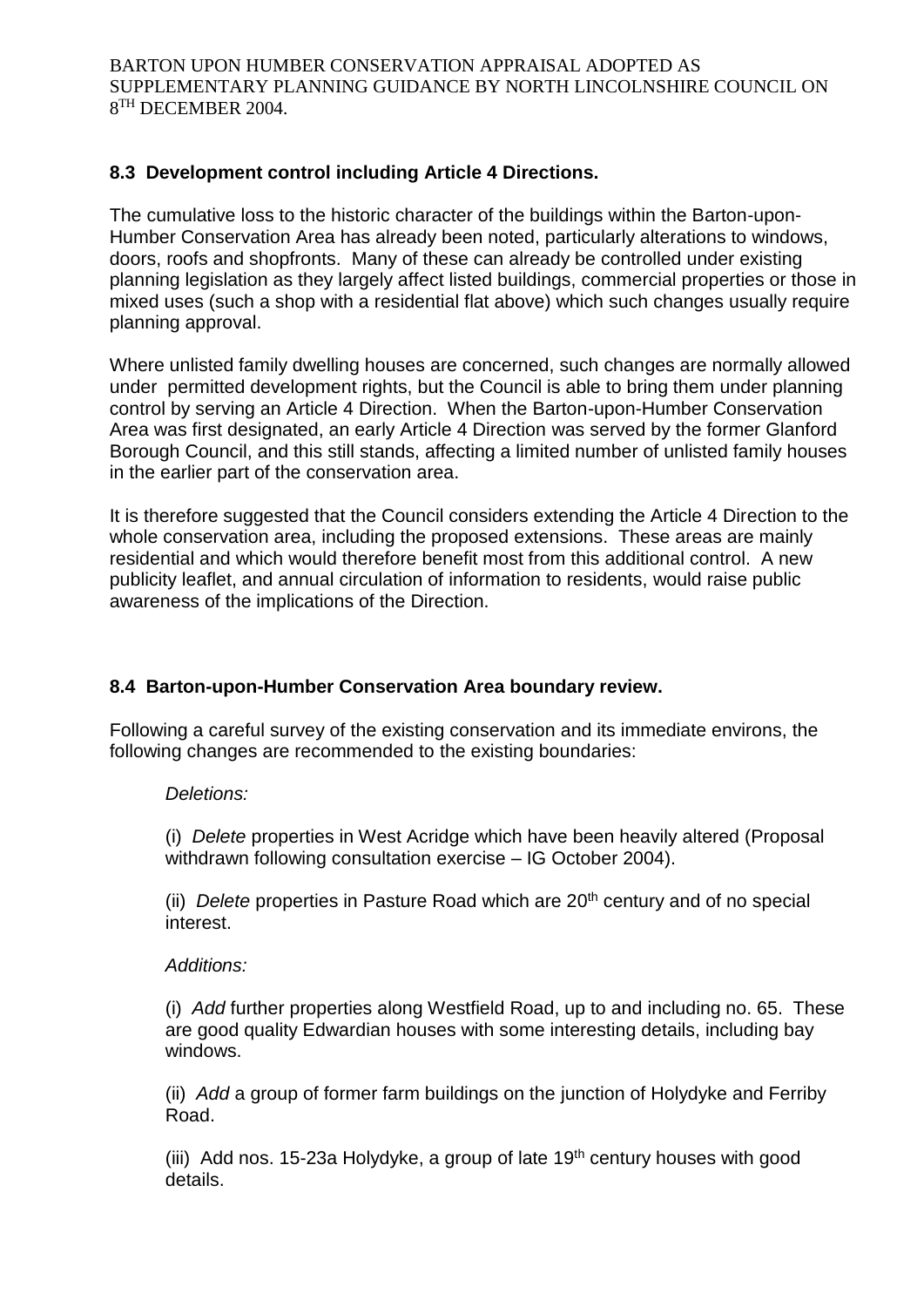(iv) Add the former Freemasons' Lodge of 1874 and the adjoining  $18<sup>th</sup>$  century house in Brigg Road.

(v) Add properties in Pasture Road, which date to the  $19<sup>th</sup>$  century and which are of sufficient architectural merit to include in the conservation area.

(vi) Add the school in West Castledyke  $($  a 19<sup>th</sup> century building with many original details).

# **8.5 Potential for grant aid.**

The poor condition of some of the town centre properties has already been recorded. A Buildings-at-Risk survey will identify the buildings most in need of grant aid and such a survey can be used to back-up a bid for grant aid. A number of sources for such grant aid are available including English Heritage (Heritage Economic Regeneration Scheme – HERS); the Heritage Lottery Fund (Townscape Heritage Initiative grant scheme, called more commonly a THI); and central government, including Single Regeneration Budget (SRB) funds and the relatively new Market Towns initiative (details of these last two can be obtained from the Government Office for Yorkshire and the Humber in Leeds).

Given English Heritage's past involvement in the town (there has already been a Town Scheme and a Conservation Area Partnership grant scheme) it may be appropriate to consider bidding for a grant scheme.

## **8.6 Street improvements.**

A few street enhancement schemes have been carried out in Barton, most impressively the paving of parts of Newport Street and Fleetgate in York stone. Minor improvements in the High Street, close to the junctions with Queen Street and Finkle Lane, and around Junction Square, have also been completed using matching materials. These include granite setts to widen the pavement and to create parking bays. Black cast iron finger posts and bollards are also evident, with Tegula concrete blocks for the carriageway, marking the junction. Otherwise the pavements in the town centre are almost universally black tarmac, although some granite or stone kerbs remain, with the occasional setted gutter.

Further areas in the town centre would benefit from widened pavements, repaving using York stone, the use of granite (rather than concrete kerbs) and tree planting. The use of standardised street furniture (bollards, signposts, litter bins, seating) should be introduced throughout the conservation area, building on work already started in the High Street and elsewhere.

The commercial areas should be considered first : the Market Place, Market Lane, the public car park between Market Place and Castledyke South, and the junction of Holydyke and Brigg Road, should be a priority. Whitecross Street would also benefit from the addition of street trees and traditional paving, and the removal of the brick planted, as funding allows. The eastern end of the High Street, King Street and George Street should be considered the next priority after the Market Place.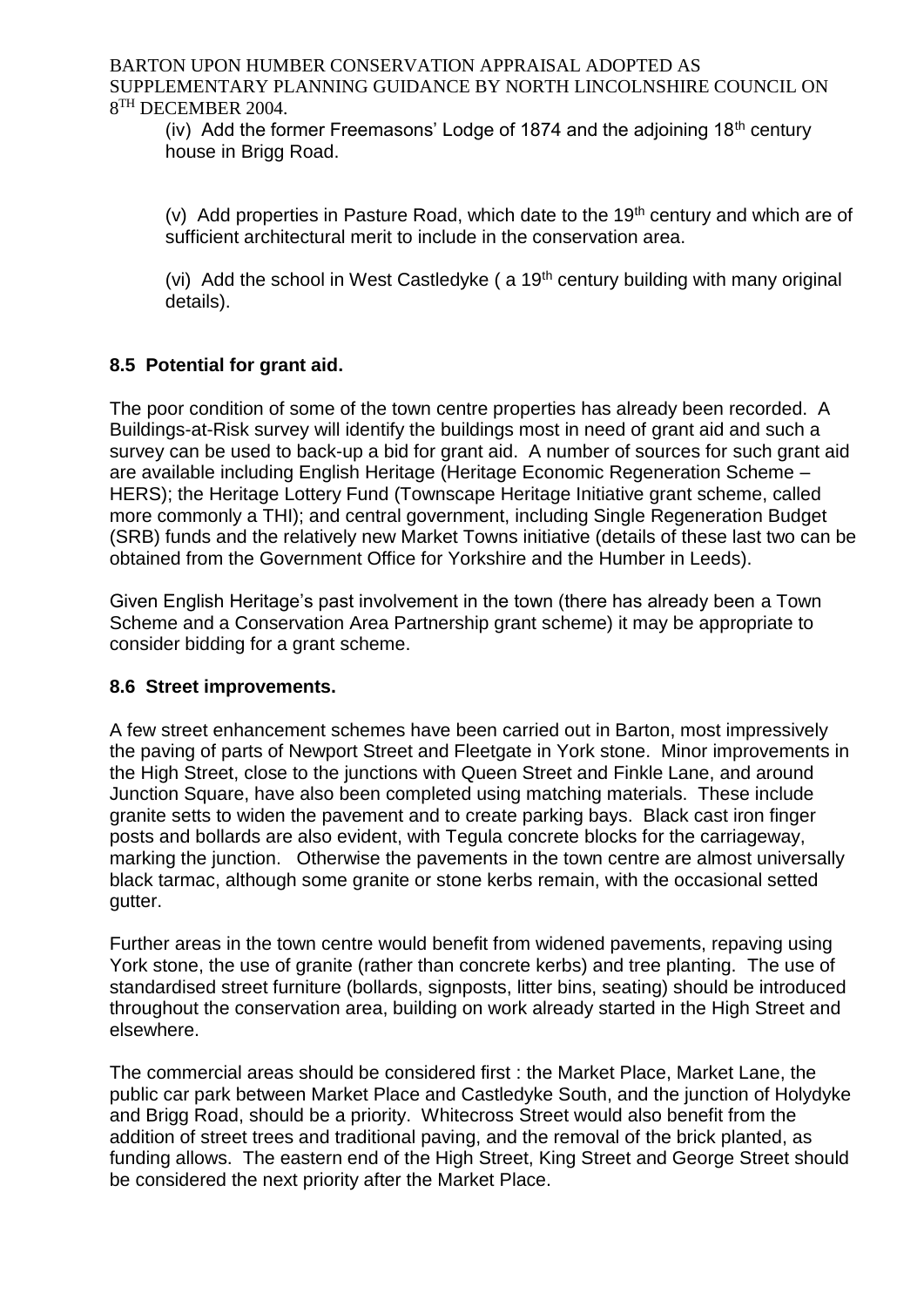## **8.7 Street lighting and telephone cables.**

The replacement of modern street lights with "heritage" lamps, as already installed in streets such as Priestgate and Whitecross Street, should be considered, as well as fixing some street lights directly onto the houses. These could be either simple, modern fitments, or alternatively, modern "heritage" designs. Additionally, all overhead wires in Barton town centre should eventually be placed underground.

#### **8.8 Listing resurvey.**

During the compiling of this appraisal, a large number of historic buildings have been identified which are possibly of listable quality. It is recommended that a more detailed survey be carried out, including inspecting the buildings internally, to ascertain whether proposals for listing should be put forward to the Department of Culture, Media and Sport.

#### **For further information on the Barton-upon-Humber Conservation Area contact Edward Rychlak in the Environment Team on 01724 297396, or write to:**

The Environment and Public Protection Department, North Lincolnshire Council Church Square House PO Box 42 **Scunthorpe** North Lincolnshire DN15 6XQ

#### **For further information relating to listed buildings and conservation areas, contact:**

English Heritage, 23 Savile Row, London W1X 1AB. General telephone inquiries: 020 7973 3000 Customer Services 020 7973 4916.

#### **For detailed advice on repairing and restoring Georgian houses, contact:**

The Georgian Group, 6 Fitzroy Square, London W1P 6DY. Telephone: 020 7377 1644

#### **For "Care for Victorian Houses" leaflet, contact:**

The Victorian Society, 1 Priory Gardens, Bedford Park, London W4 1TT Telephone: 020 8994 1019